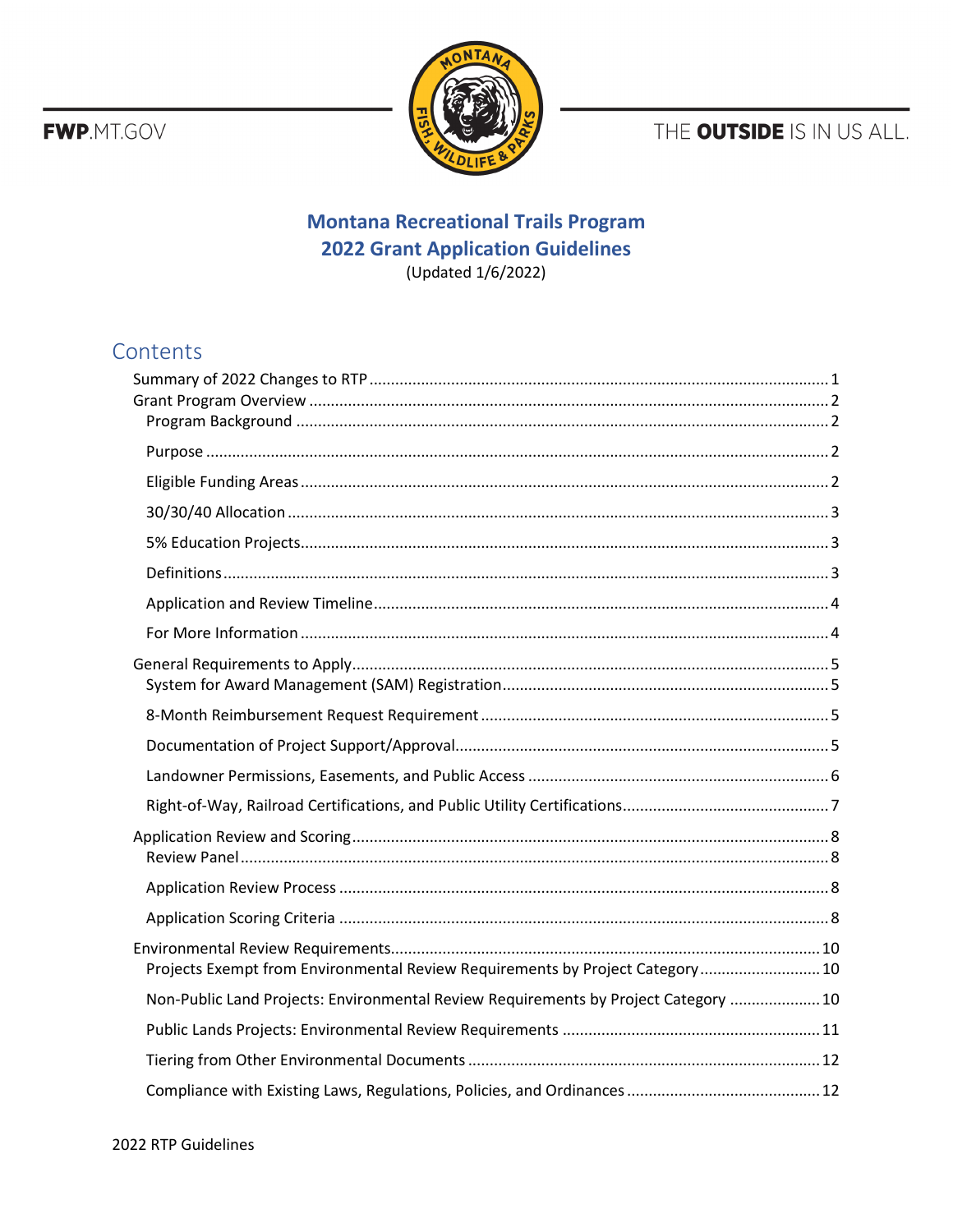| What can NOT be considered as match in the Outdoor Recreation Programs?  1   |  |
|------------------------------------------------------------------------------|--|
|                                                                              |  |
|                                                                              |  |
| What to record when keeping track of match and expenses to be reimbursed?  2 |  |
|                                                                              |  |
|                                                                              |  |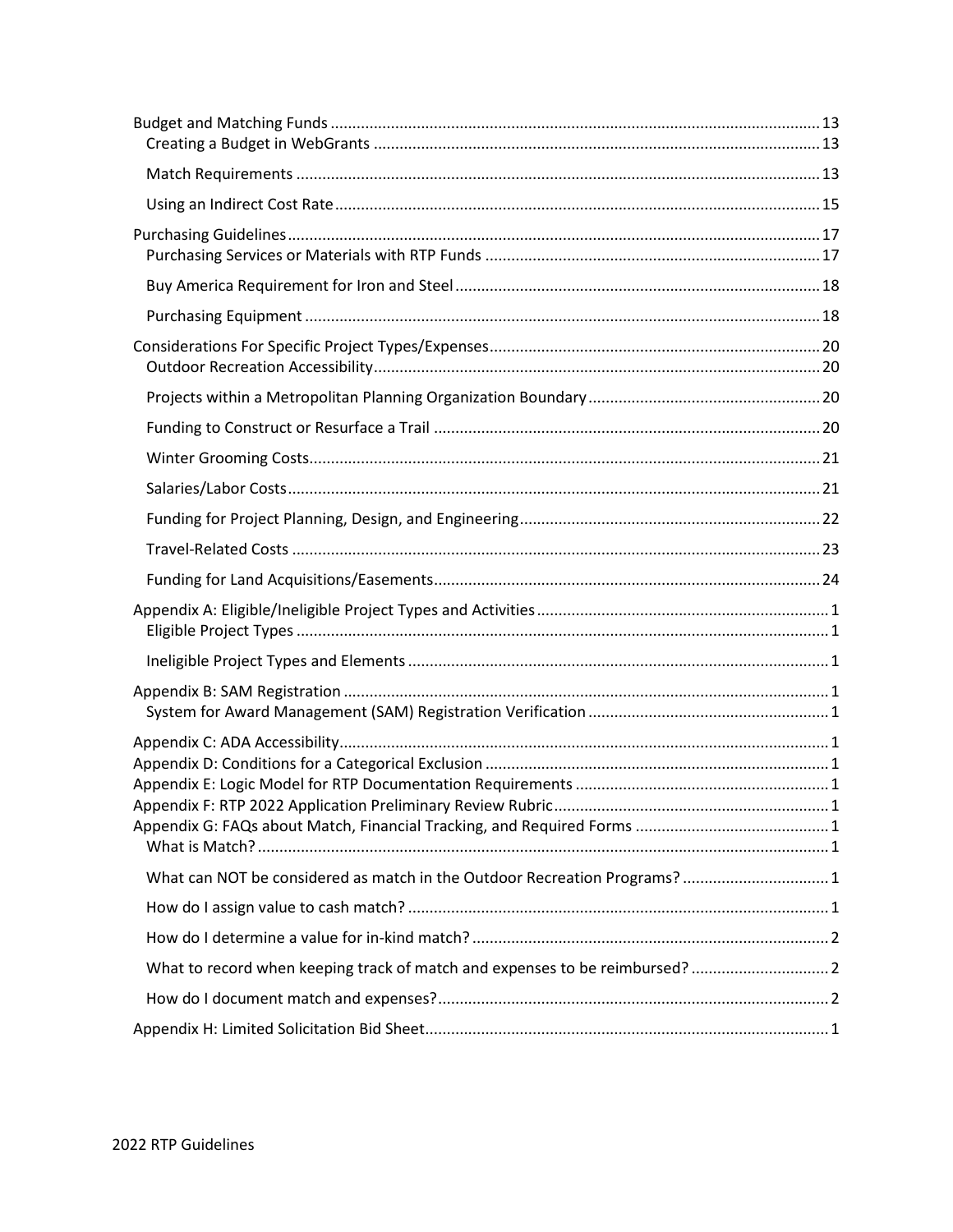# <span id="page-2-0"></span>SUMMARY OF 2022 CHANGES TO RTP

FWP adjusts the administration of RTP on an annual basis to better meet program goals and constituent needs.

In 2022, several changes were made to the 2022 Recreational Trails Program. The table below discusses these changes and identifies a location within this document where additional information may be found.

| Change                         | <b>Description</b>                                                              |
|--------------------------------|---------------------------------------------------------------------------------|
| <b>Federal Funding</b>         | Federal funding for RTP no longer comes from the FAST Act. It has now been      |
|                                | authorized under the Infrastructure and Investment Jobs Act (IIJA) of 2021.     |
| <b>Application Cycle</b>       | The 2022 application cycle dates are January 18, 2022 - February 28, 2022.      |
| <b>Dates</b>                   | In 2021, the cycle opened in early November and closed in early February.       |
| <b>Program Overview</b>        | FWP has provided additional details on the federal guidance and legislation     |
|                                | for RTP.                                                                        |
| <b>Application Review</b>      | Additional details have been included to clarify the RTP review process.        |
| <b>Process</b>                 |                                                                                 |
| <b>Priority Project Areas</b>  | Preference for priority project areas has been removed.                         |
| Projects within MPO            | RTP projects within MPO boundaries should be aware of special                   |
| <b>Boundaries</b>              | requirements if an award is made.                                               |
| <b>Volunteer Trail</b>         | Clarification on eligibility of volunteer trail coordinators has been provided. |
| <b>Coordinator Eligibility</b> | No changes to eligibility have occurred.                                        |
| Procurement                    | Procurement process language and requirements have been updated.                |
| <b>Processes</b>               |                                                                                 |
| <b>Small Tool Purchases</b>    | Small tool purchases are allowable as supply and material purchases in          |
|                                | support of specific trail projects.                                             |
| <b>UEI, SAM, &amp; DUNS</b>    | SAM registration is still required. In April of 2022, the federal government    |
|                                | will stop using the DUNS number and will use a Unique Entity Identifier (UEI)   |
|                                | instead.                                                                        |
| E-bikes                        | E-bikes are categorized as motorized. Any trail which allows for the use of e-  |
|                                | bikes is not eligible for nonmotorized funding.                                 |
| <b>Ineligible Expenses</b>     | No changes have occurred, but additional clarification has been provided.       |
|                                | Ineligible expenses include: Legal fees, gifts, volunteer celebration and       |
|                                | recruitment events, professional development, budget contingencies,             |
|                                | sidewalks, and standalone skill building facilities unconnected to a trail      |
|                                | system                                                                          |
|                                |                                                                                 |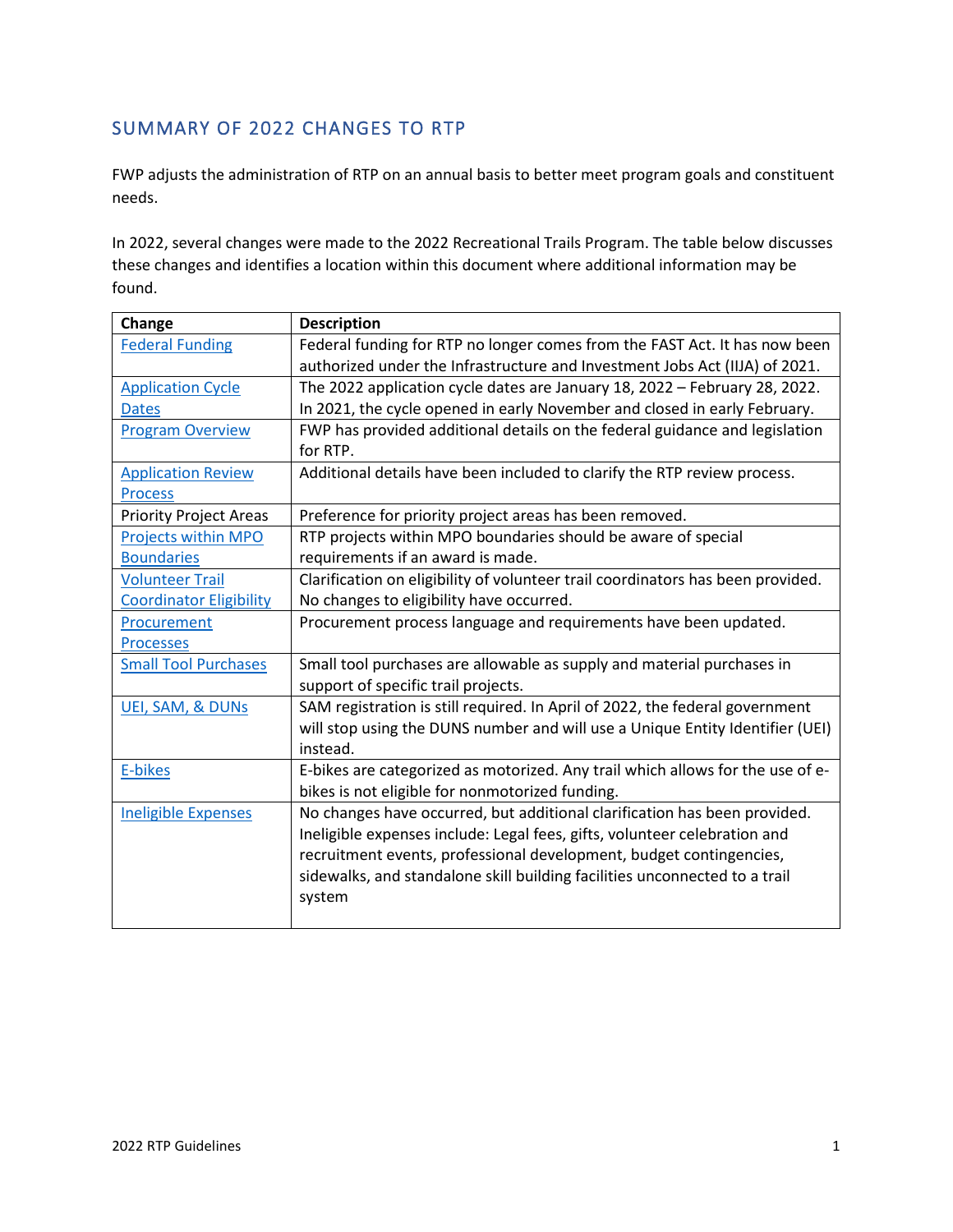## <span id="page-3-0"></span>GRANT PROGRAM OVERVIEW

The Recreational Trails Program (RTP) is a federal-aid program that provides funding for the development, renovation, and maintenance of recreational trails and trailside facilities. The Federal Highway Administration (FHWA) administers this program at the federal level while Montana Fish, Wildlife & Parks (FWP) administers the program at the state level.

### <span id="page-3-1"></span>Program Background

Funding for the Recreational Trails Program is currently made available through the Infrastructure and Investment Jobs Act (IIJA) of 2021. Montana receives a federal allocation of approximately \$1,590,638 each federal fiscal year, of which \$1,478,169 is available for funding. Additional funding for the 2022 award cycle may become available if current RTP project are completed under budget or revert funds to FWP. FWP anticipate awarding approximately \$1.5 million in subrecipient awards in 2022.

Recent awards may be found on the [RTP webpage.](https://fwp.mt.gov/aboutfwp/grant-programs/recreational-trails)

#### <span id="page-3-2"></span>Purpose

RTP grant funds are intended to provide, expand, and improve recreational trails for both motorized and nonmotorized trail uses. Trail usage may include pedestrian (hiking, running, and wheelchair access), biking, mountain biking, water trail, equestrian, cross-country skiing, snowmobiling, off-road motorcycling, all-terrain vehicle riding, four-wheel driving, and e-bike uses.

RTP grants are for projects that are primarily recreational in nature, rather than serving a more utilitarian transportation function. RTP grants typically fund on-the-ground projects. A RTP project must be a distinct project with a distinct purpose. All project elements, including the project match, must be tied to the distinct purpose.

## <span id="page-3-3"></span>Eligible Funding Areas

- Maintenance and restoration of existing recreational trails
- Development and rehabilitation of trailside and trailhead facilities and trail linkages for recreational trails
- **Purchase and lease of recreational trail construction and maintenance equipment**<sup>[1](#page-3-4)</sup>
- $\triangleright$  Construction of new recreational trails (with specific requirements when federal land is involved)
- Acquisition of easements and fee simple title for recreational trail corridors
- Assessment of trail conditions
- **Development and dissemination of publications and operation of educational programs to** promote safety and environmental protection

Se[e Appendix A](#page-26-0) for additional eligible/ineligible funding areas.

<span id="page-3-4"></span> $1$  "Equipment" is defined as an article of nonexpendable, tangible property having a useful life of more than five years and with an acquisition cost that exceeds \$1,000.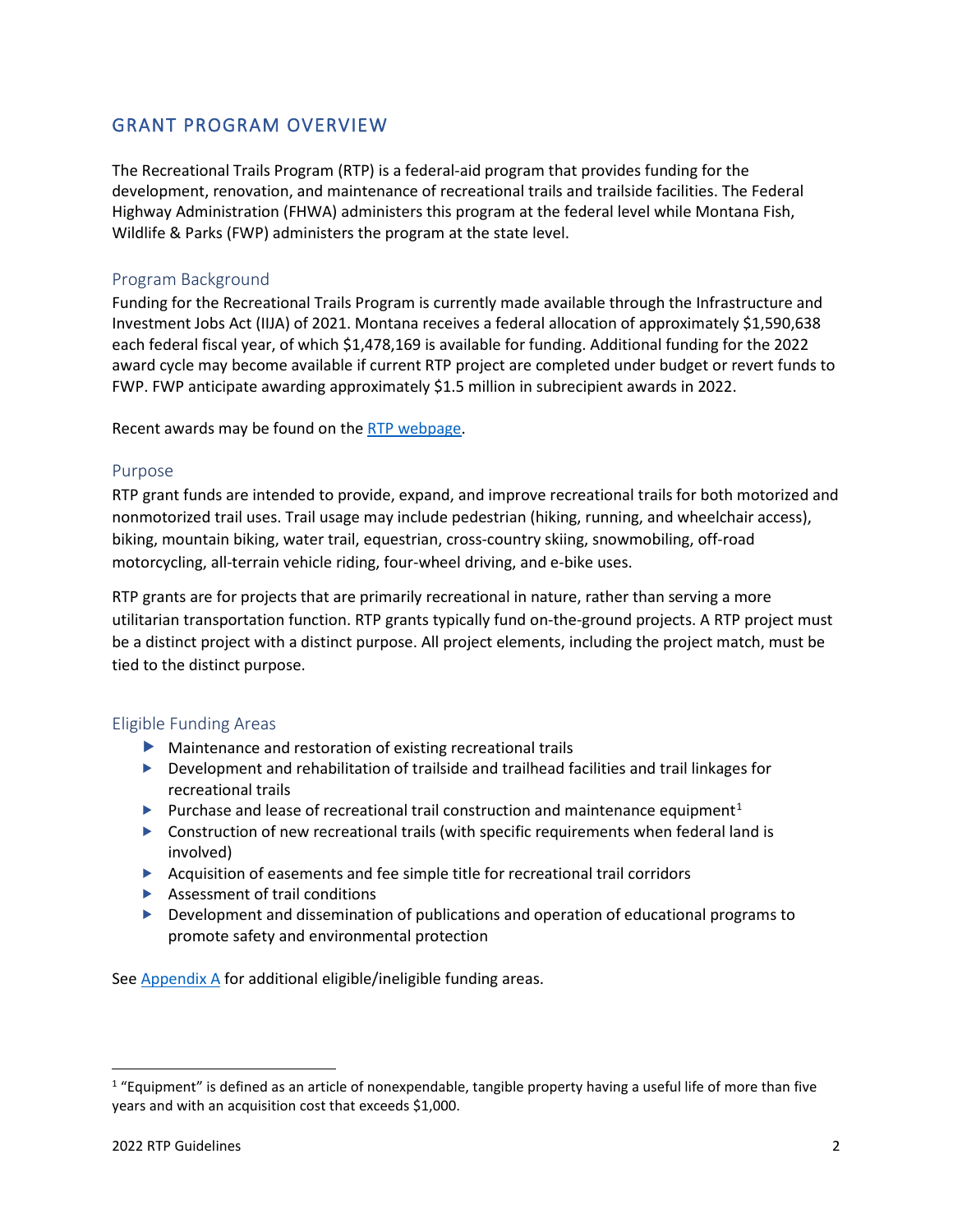### <span id="page-4-0"></span>30/30/40 Allocation

The RTP will allocate at least 30% of all annual funding to uses related to motorized recreation and at least 30% to uses related to nonmotorized recreation. At least 40% of all annual funding will be allocated to diversified recreational use. At the time of application, the applicant determines the motorized and nonmotorized recreation uses, by percentage, for their project. At the time of application, the applicant also determines the types of recreational use for the proposed project. Applications may have project work for both motorized and nonmotorized uses. FWP adheres to the federal guidance to meet the 30/30/40 requirement for RTP funding. These are minimum percentages that may be exceeded.

- ▶ 40% shall be used for recreational trail or related projects that facilitate diverse recreational trail use within a recreational trail corridor, trailside, or trailhead, regardless of whether the project is for diverse motorized use, for diverse nonmotorized use, or to accommodate both motorized and nonmotorized recreational trail use
- ▶ 30% shall be used for uses relating to motorized recreation
- ▶ 30% shall be used for uses relating to nonmotorized recreation

**Electric Bikes (e-bikes) are categorized as a motorized use. Trails that allow e-bikes are NOT eligible for nonmotorized RTP funding. Any trail funded by nonmotorized RTP grant funds cannot allow for any motorized use to be added (including e-bikes) during the useful life expectancy of that project.** 

#### <span id="page-4-1"></span>5% Education Projects

Educational projects are counted within the overall 30/30/40 requirement. Education projects are limited to 5% of the total RTP allocation for the state. Educational programs promote safety and environmental protection as related to the use of recreational trails. Eligible projects include the development and operation of trail safety education programs, development and operation of trailrelated environmental education programs, or production of trail-related education materials.

#### <span id="page-4-2"></span>Definitions

A **trail** means a thoroughfare or track across land or snow, used for recreational purposes such as:

- $\blacktriangleright$  Pedestrian activities, including wheelchair use
- $\blacktriangleright$  Skating or skateboarding
- $\blacktriangleright$  Equestrian activities, including carriage driving
- Nonmotorized snow trail activities, including skiing
- $\blacktriangleright$  Bicycling or use of other human-powered vehicles
- Aquatic or water activities<sup>[2](#page-4-3)</sup>
- Motorized vehicular activities, including all-terrain vehicle riding, motorcycling, snowmobiling, ebiking, use of off-road light trucks, or use of off-road motorized vehicles

<span id="page-4-3"></span> $2$  Water trails are eligible for funding. Water trails are designated routes for watercraft along a lake, river, canal, or bay. In order to be eligible for funding, a water trail must 1) be open to nonmotorized watercraft; 2) include access sites that are open to the public; 3) have developed information and trail data; and 4) be actively supported, managed, and/or maintained by at least one organization that can serve as the source of information and management.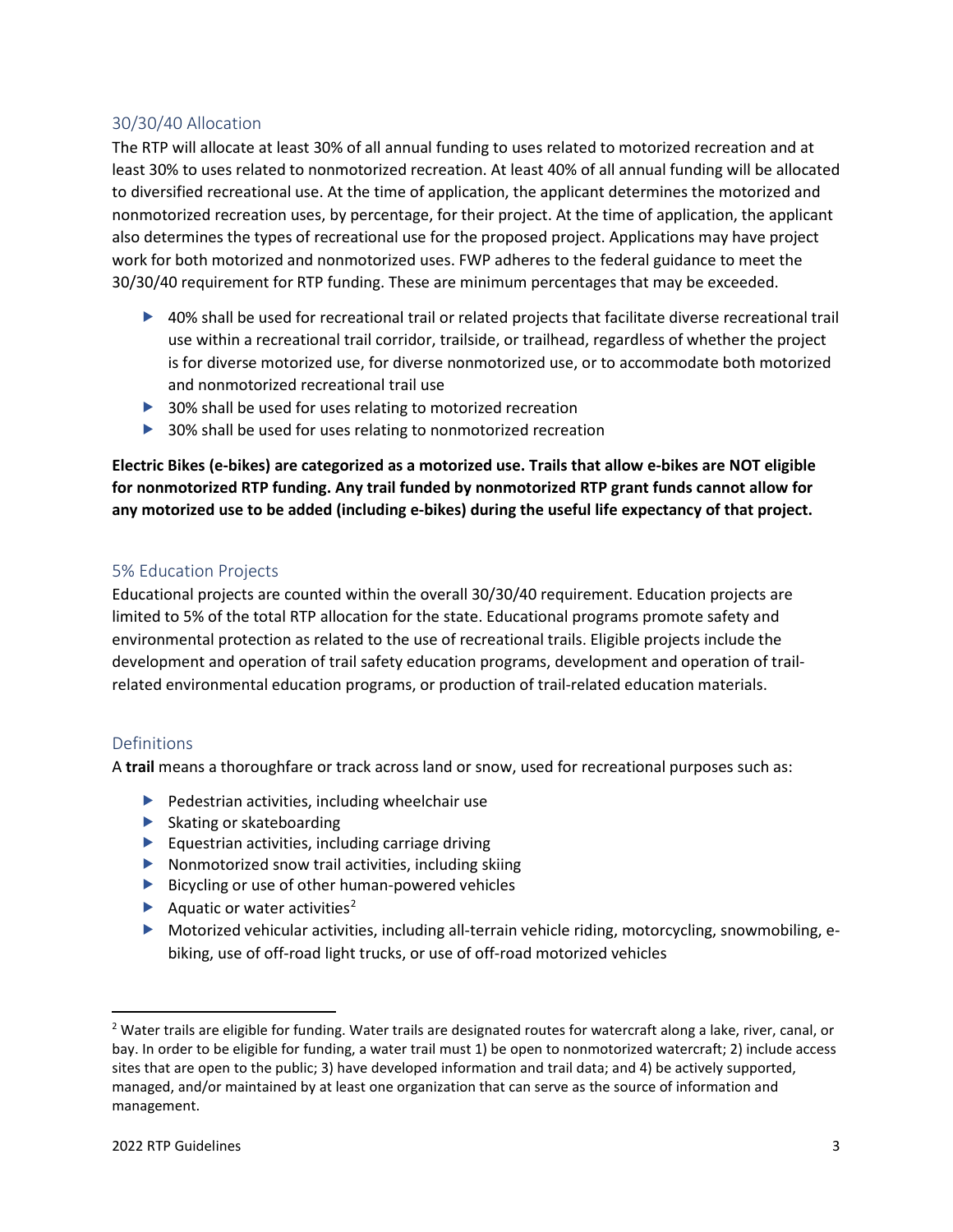| <b>Available Funding</b><br>The amount of available funding is expected to be<br>approximately \$1.5 million. Applicants may<br>request up to \$100,000 in grant funds.                                                                                                                                                                                                 | <b>Match Requirement</b><br>Each project must have a ratio of 80% RTP funds<br>to 20% matching funds. Matching funds may be<br>cash or in-kind. Federal entities must ensure 5%<br>of the total project (match + request) is from a<br>non-federal source. |
|-------------------------------------------------------------------------------------------------------------------------------------------------------------------------------------------------------------------------------------------------------------------------------------------------------------------------------------------------------------------------|------------------------------------------------------------------------------------------------------------------------------------------------------------------------------------------------------------------------------------------------------------|
| <b>Eligible Applicants</b><br>Grant applicants may include federal, tribal, state,<br>county, or municipal agencies (including school<br>districts), and private corporations, including<br>nonprofits. An organization can submit only one<br>grant application per grant cycle.                                                                                       | <b>Application and Project Period</b><br>The application cycle is open January 18, 2022 to<br>February 28, 2022 at 3:00pm MST. Applications<br>are accepted via WebGrants at funding.mt.gov.<br>Successful RTP projects will be announced in<br>May.       |
| <b>Project Start</b><br>Projects may begin once the Contract Agreement<br>is signed in July or August 2022. Project expenses<br>incurred prior to the start date are ineligible for<br>reimbursement or match, with an exception for<br>design and engineering expenses. If incurred up<br>to 18 months before the start date, these<br>expenses are eligible as match. | <b>Project Close</b><br>The deadline to expend project funds or matching<br>funds and complete project work is October 15,<br>2024. All reimbursement requests and a final<br>report are due by December 31, 2024.                                         |

*The RTP is a reimbursement program. If awarded, an entity may receive reimbursement only after the entity has expended funds on an eligible expense and submitted adequate documentation.*

### <span id="page-5-0"></span>Application and Review Timeline



#### <span id="page-5-1"></span>For More Information

Visit the RTP Webpage: https://fwp.mt.gov/aboutfwp/grant-programs/recreational-trails

Contact the Interim Program Manager, Carissa Beckwith[: carissa.beckwith@mt.gov](mailto:carissa.beckwith@mt.gov) or 406-444-3343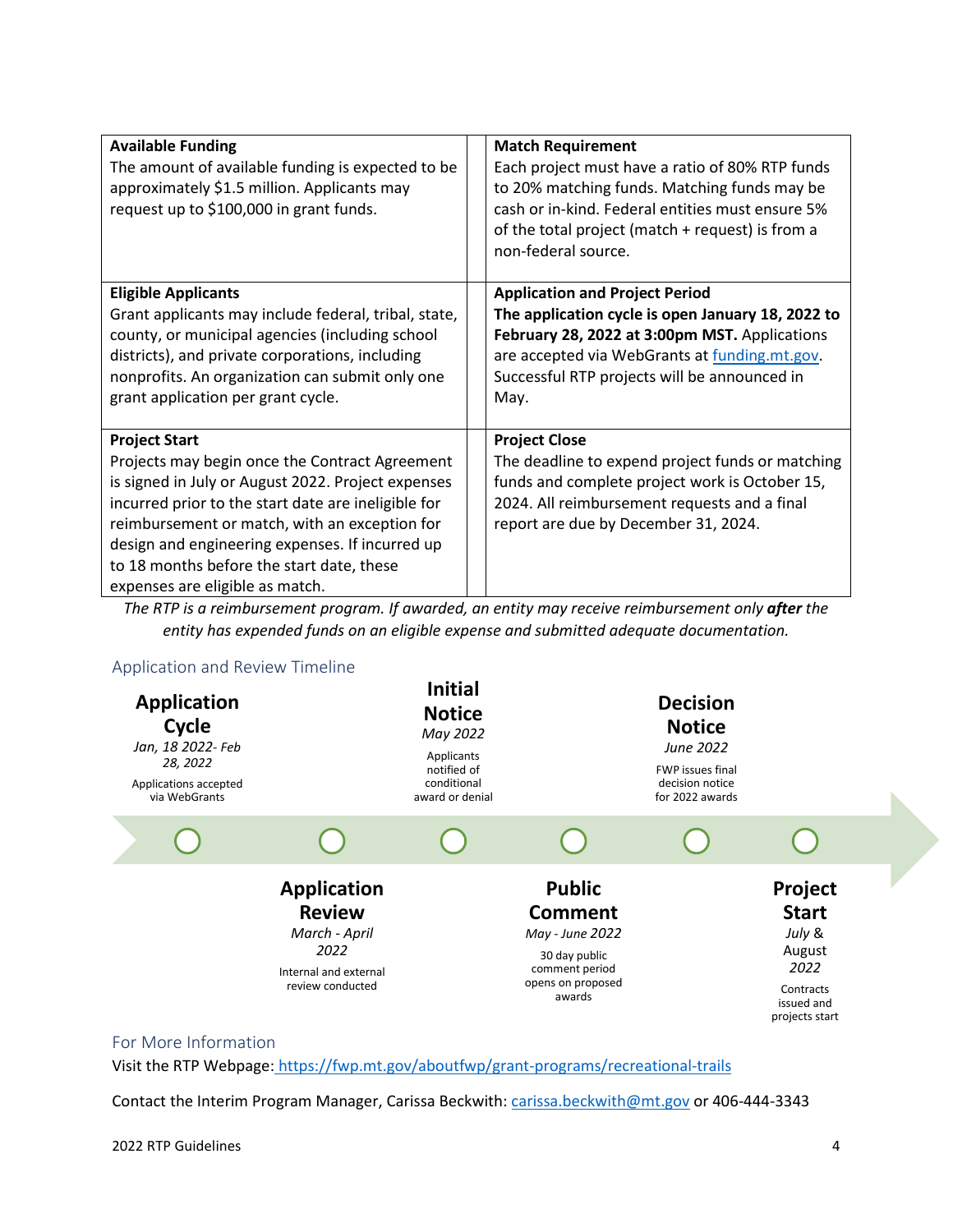# <span id="page-6-0"></span>GENERAL REQUIREMENTS TO APPLY

### <span id="page-6-1"></span>System for Award Management (SAM) Registration

All RTP award recipients must register in the [System for Award Management](https://sam.gov/content/home) (SAM) by the time of award. Grantees must renew their SAM registration annually to continue to receive reimbursement from RTP. Entities must also acquire a unique number to identify your organization, which assists with tracking how federal money is allocated. This unique number has been a Data Universal Number System (DUNS) number. In April of 2022, the federal government will stop using the DUNS number and will use a Unique Entity Identifier (UEI) instead. [Read more on how to acquire a UEI, or change a DUNS to a UEI.](https://www.gsa.gov/about-us/organization/federal-acquisition-service/office-of-systems-management/integrated-award-environment-iae/iae-systems-information-kit/unique-entity-identifier-update)

**Entities already registered in the SAM:** On the RTP Application, you must include proof of your SAM registration. Se[e Appendix B](#page-28-0) for an example the required SAM registration verification documentation.

**Entities not yet registered in the SAM:** On the RTP application, you must certify your organization will complete its SAM registration by the time of award (May 2022). The process may take several months to complete.

#### <span id="page-6-2"></span>8-Month Reimbursement Request Requirement

You must expend funds on your project within 8 months of your project start date (expected mid-July or August 2022). Each RTP grantee has eight months from the project start date to submit a reimbursement request in WebGrants. You may submit requests more frequently than every months. Your first reimbursement request deadline depends on your project start month and is listed in the chart below. Your project start month is the month you receive your award agreement from FWP.

|             | Project Start Month   1 <sup>st</sup> Reimbursement Request Deadline |
|-------------|----------------------------------------------------------------------|
| July 2022   | March 31, 2023                                                       |
| August 2022 | April 30, 2023                                                       |

Once you submit a reimbursement request, your 8-month clock starts again. This is a federal requirement; extensions will not be allowed.

On the RTP application, you must provide a timeline showing you are ready to expend your RTP project funds within the first 8 months of your project start date and every 8 months thereafter**.**

#### <span id="page-6-3"></span>Documentation of Project Support/Approval

General letters of support are not required. Letters of commitment are required for some project types and activities. Se[e Appendix E](#page-31-0) for a logic model on documentation requirements. Contact the Program Manager if you are unsure what is required for your project.

- **If the applicant is a nonprofit organization**, you must provide a copy of meeting minutes or a letter from the organization's leadership committing to the project if funding is awarded.
- **If your proposed project takes place on land not owned by the entity applying for funding**, you must provide:
	- Permission to access the land: a current Collection Agreement, Land Use Agreement, or other such legal document demonstrating landowner permission for your organization to access and use the land. If the documentation is not current, you must provide a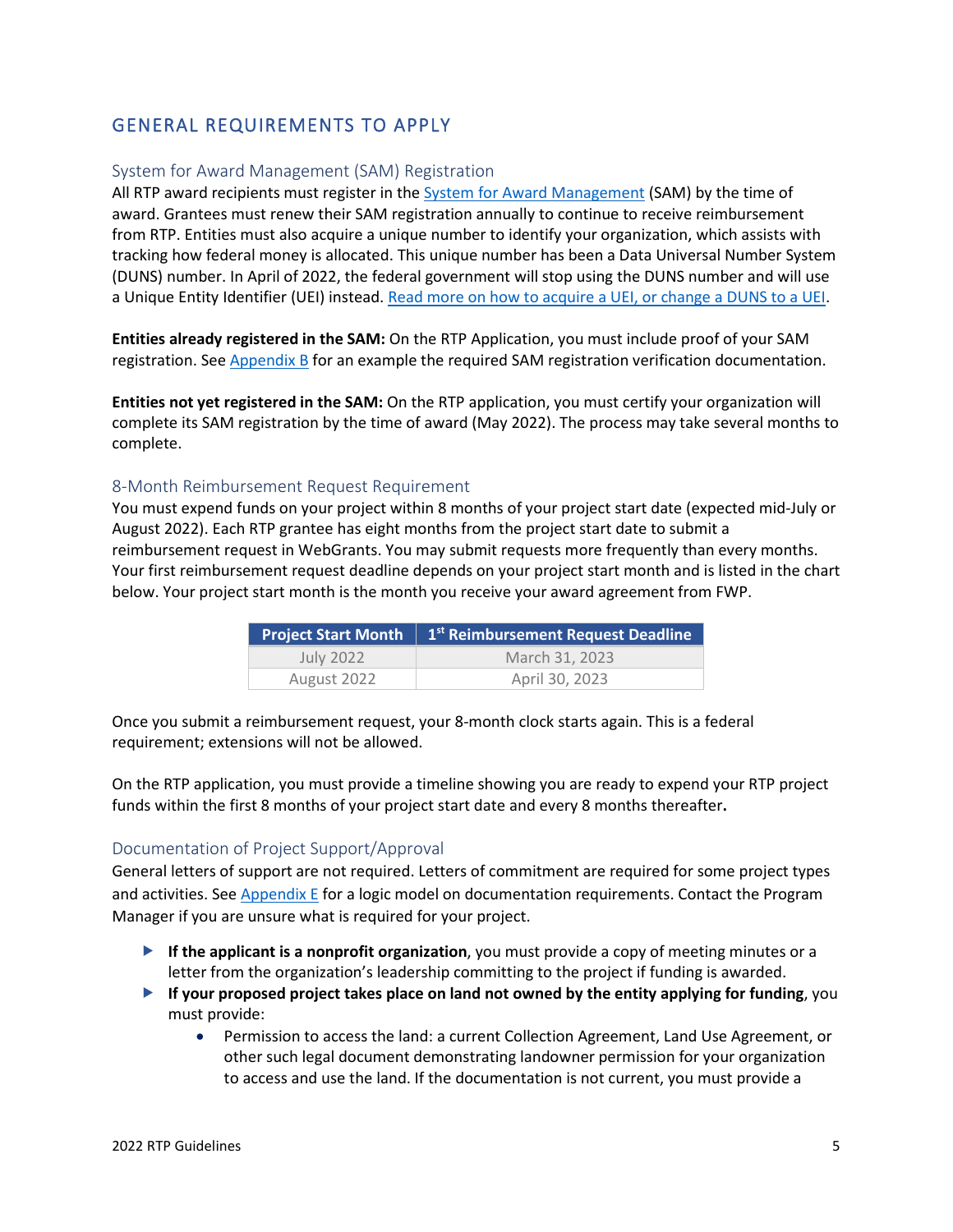letter from the entity affirming their commitment to enter into such an agreement before the project start date (July or August).

- Permission to conduct specific project work on the land: If the agreement does not specify the type of work or timeframe that you may do work, additional documentation is required to demonstrate that your project is allowable. For example, if you have a Collection Agreement for winter grooming but plan to use funds to install culverts—and installation of culverts is not specified in the Collection Agreement—additional documentation is required.
- Permission for the public to access the land: [Landowner Permissions, Easements, and](#page-7-0)  [Public Access.](#page-7-0)
- **If your application references a match commitment from another entity** (cash, donation, volunteer labor, etc.), you must provide a current letter or other such documentation from the entity stating their commitment to this specific RTP project.
- **If your application references any other type of commitment from another entity** (e.g. a commitment to maintenance), you must provide a current letter or other such documentation from the entity stating their commitment to this specific project.

No other documentation of support is required to apply although Letters of Support are accepted. If you choose to submit any Letters of Support, be sure they meet the following requirements:

- $\blacktriangleright$  Letters are typed
- Letters are from an organization, not an individual (unless an individual is expressing a commitment to the project or landowner is an adjacent, affected landowner)
- ▶ Letters are signed and dated
- $\blacktriangleright$  Letters are current and reference the specific project/grant year for which you are applying
- **Letters are unique**

#### <span id="page-7-0"></span>Landowner Permissions, Easements, and Public Access

The public must be assured legal access to trails and trail-related facilities developed or maintained with RTP funds. Applications without adequate landowner permissions will be considered incomplete and will not be considered for funding. The program places a higher value on longer-term easements or agreements that have the potential of allowing for public access in perpetuity.

#### *Private Property*

On the application, you must include an owner-signed legal easement or lease agreement that will allow public access to the area/trail for a minimum of fifteen years *past the time of application.* For the 2022 application cycle, all agreements must allow public access until at least 2037.The exception is for winter grooming operations; winter grooming operations on private land must include an easement or legal agreement that will allow for winter grooming for a term of at least five years.

#### *Public Land*

On the application, you must include documentation of approval for the project from the corresponding land management agency (e.g. a Collection Agreement or letter of support from the land management agency).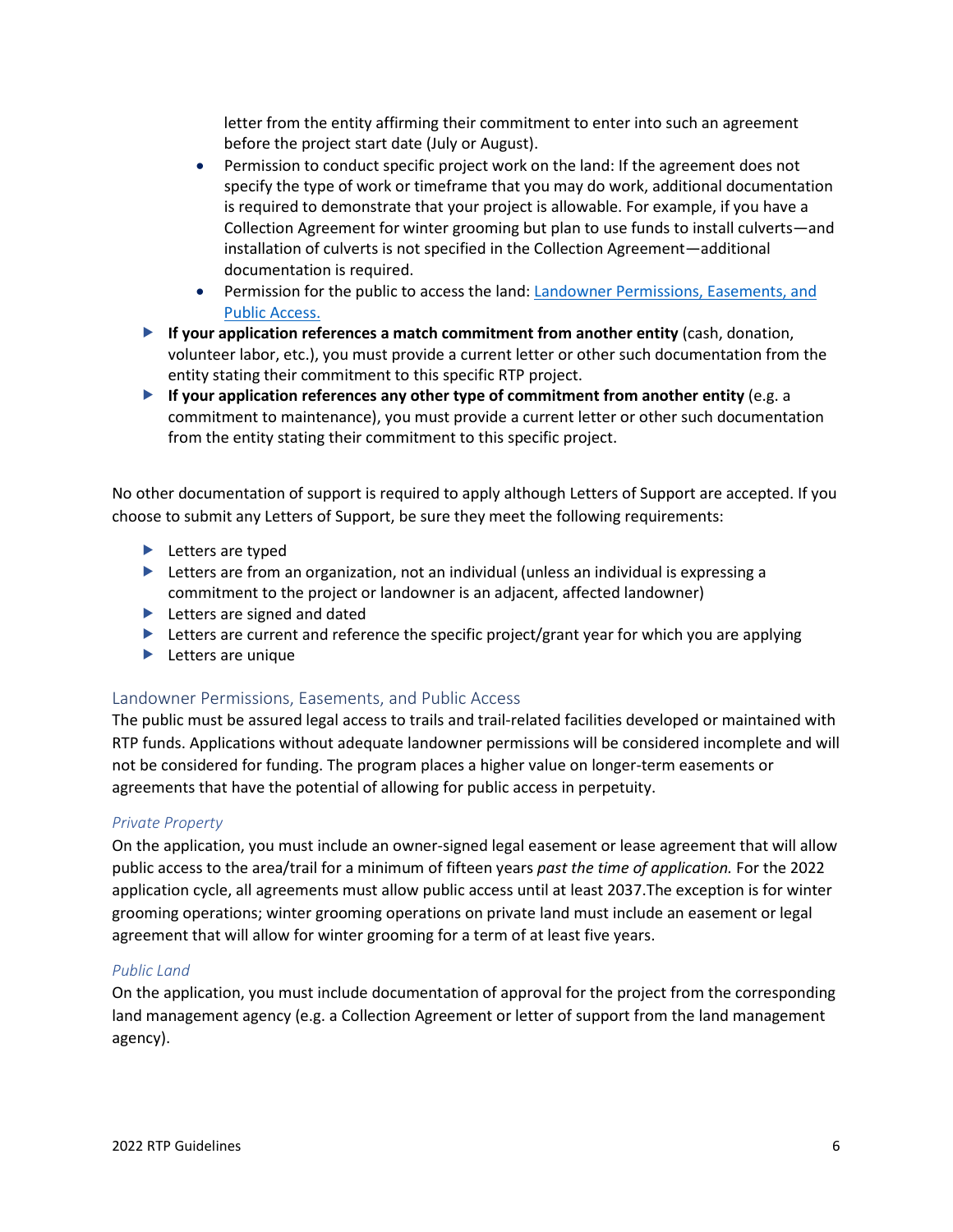In each case above, if the agreement will expire before the RTP project start date, the application should also include a letter/documentation from the landowner or land management agency stating its intent to reissue the agreement in time for project work to begin.

## <span id="page-8-0"></span>Right-of-Way, Railroad Certifications, and Public Utility Certifications

Each application must include all necessary public right-of-way, railroad, and/or public utility certifications or confirm that no such certifications are required for the project. All certifications must be guaranteed at the time of application for your project to be considered for funding.

If your project includes trail construction or improvements along any State Highway right-of-way, you must contact your local Montana Department of Transportation (MDT) office and follow all applicable requirements. Typically, applicants working along a State Highway will need to submit an Encroachment Permit with the application or a Letter of Intent stating that the project has been approved by MDT.

Coordination and certification with a railroad and/or public utility must include certification of one of the following:

- $\blacktriangleright$  No railroad/utility facilities will be affected
- $\blacktriangleright$  All railroad/utility work will be completed prior to the start of project work
- Arrangements are in place to have railroad/utility work undertaken during project work

#### *Davis-Bacon Wage Rates*

Any RTP project within a federal-aid highway right-of-way must pay prevailing wages to all nonvolunteer labor.

- If a proposed project includes work within an existing highway, the applicant must contact the Montana Department of Transportation (MDT) to determine if the highway is a federal-aid highway.
- If the proposed project includes work within a federal-aid highway right-of-way, the applicant must contact the Montana Department of Commerce for prevailing wages for the project location.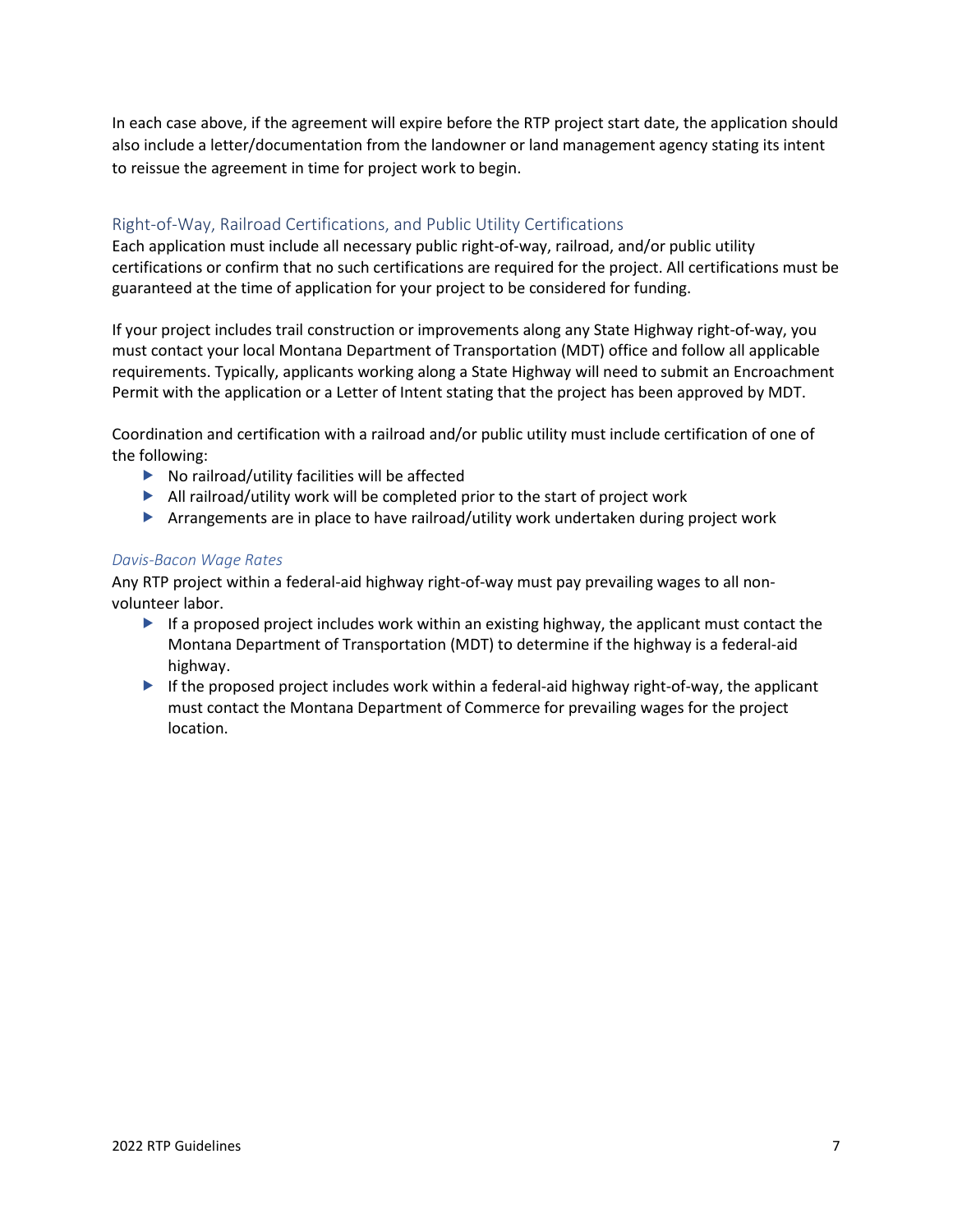## <span id="page-9-0"></span>APPLICATION REVIEW AND SCORING

All award decisions will be made in late Spring 2022 by FWP. The RTP application review process consists of multiple steps.

#### <span id="page-9-1"></span>Review Panel

**Internal Review Panel**: The Panel is comprised of 2-3 state employees including the RTP program manager, a representative from the Parks & Recreation Division, and/or another representative from either FWP or MDT.

### <span id="page-9-2"></span>Application Review Process

*Internal Review – Preliminary Review:* The RTP program manager, as part of and in conjunction with the Internal Review Panel, performs a technical review of each application. The preliminary review rubric can be found i[n Appendix F.](#page-33-0) Applications which do not pass preliminary review will not be considered for funding.

*Internal Review Panel – Review:* Internal Review Panel members also review the overall application based on the RTP Scoring Criteria and provide individual scores per criterion.

*Internal Review Panel – Meeting:* The Internal Review Panel meets to determine which applications did not meet preliminary review requirements based upon the preliminary review rubric. Changes to the self-reported applicant percentages for motorized and nonmotorized use are discussed; all changes must be approved by the Panel. A final, recommended list of projects to be awarded based on scoring results is developed.

*Recommended Awards:* The final recommended list is provided to the Parks & Outdoor Recreation Division Administrator for final approval. FWP's list of recommended RTP awards is then opened for public comment. At this time, applicants are notified of their recommended and conditional award.

*FWP Decision Notice:* At the close of the public comment period, the RTP Program Manager incorporates all public comments into a FWP Decision Notice. This Notice is published by the Parks & Outdoor Recreation Division Administrator. At this time, all recommended awards are finalized as official awards.

## <span id="page-9-3"></span>Application Scoring Criteria

Internal Review Panel members will give each criterion a base score of 0-10 (10 being "Excellent or Very Strongly Agree"). The base score is then multiplied by the criterion weight, which yields the score for that criterion. State Trails Advisory Committee members give one overall score based on the combined Scoring Criteria.

#### **Access and Connectivity (x1)**

The proposed project is accessible by the public and improves the public's connection to existing trails and/or natural, cultural, historical, and recreational areas.

#### **Recreational Opportunity (x2)**

The proposed project provides expanded recreational opportunity(s) for a variety of user groups. Additional consideration will be given to projects providing increased recreational access for nontraditional trail users (e.g. persons with disabilities, senior citizens, etc.).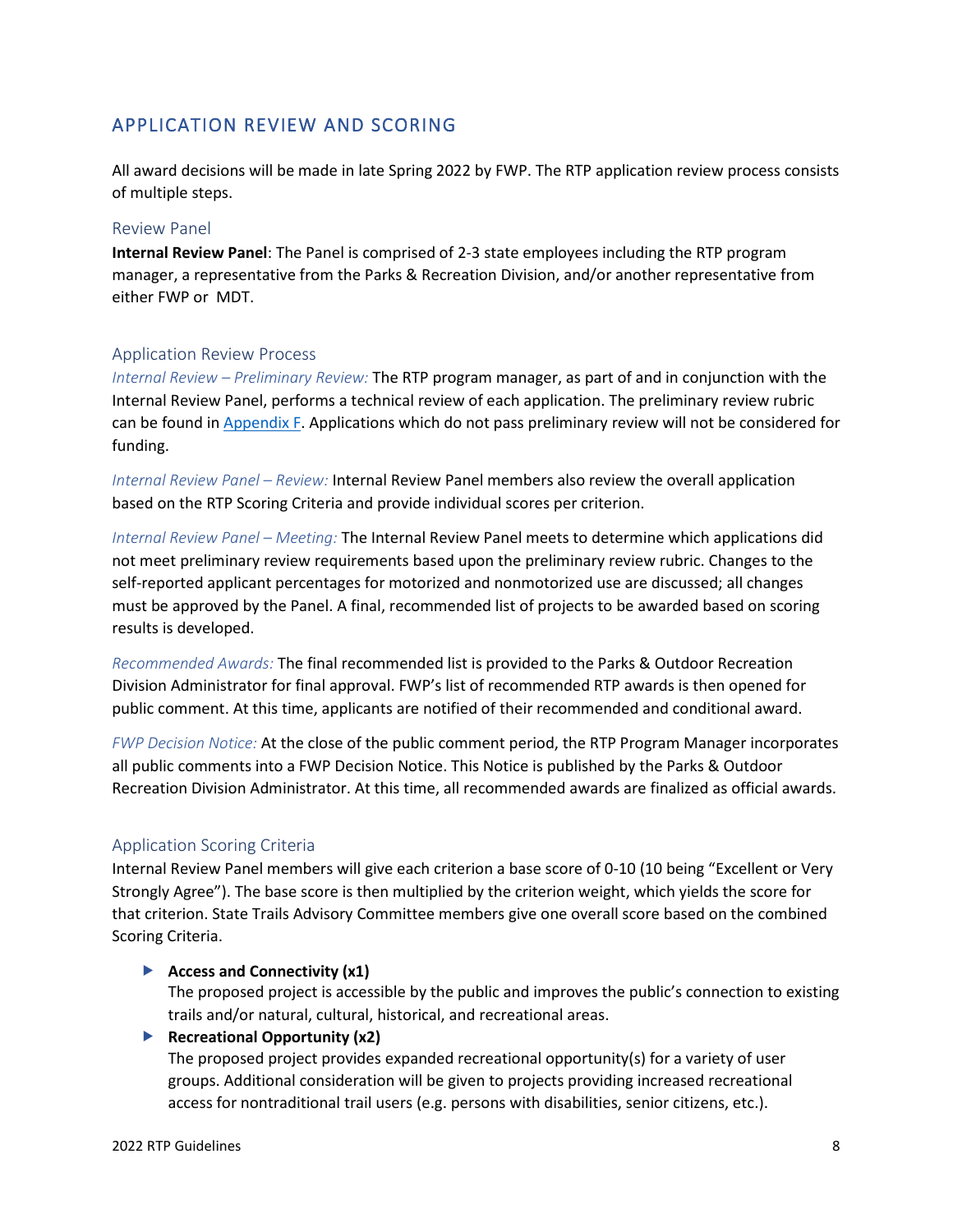### **Need for Project (x2)**

The application shows a clear need/demand for the proposed project. Need/demand may be demonstrated with planning documents, formal agreements, research/data, photos, letters of support, etc.

#### **Benefits of Proposed Project (x2)**

The application identifies and justifies unique benefits of the proposed project. Such benefits may include:

- Protection and enhancement of natural resources
- Cultural or natural resource interpretation, ethics, safety, education, etc.
- Development of partnerships to carry out the project, future project maintenance

### **Short- and Long-term Maintenance (x1)**

The application demonstrates a commitment to short-term and long-term maintenance of the proposed project. The application describes a maintenance plan and identifies the party(s) responsible. If applicable, letters of commitment are provided from any entity that will perform or share in the maintenance of the proposed project.

### **Application Quality/Clarity (x1)**

The application provides a clear and complete overview of the proposed project, budget, and timeline. Responses are specific to the proposed project, grammar/spelling errors are minimal, and the budget is detailed and justified.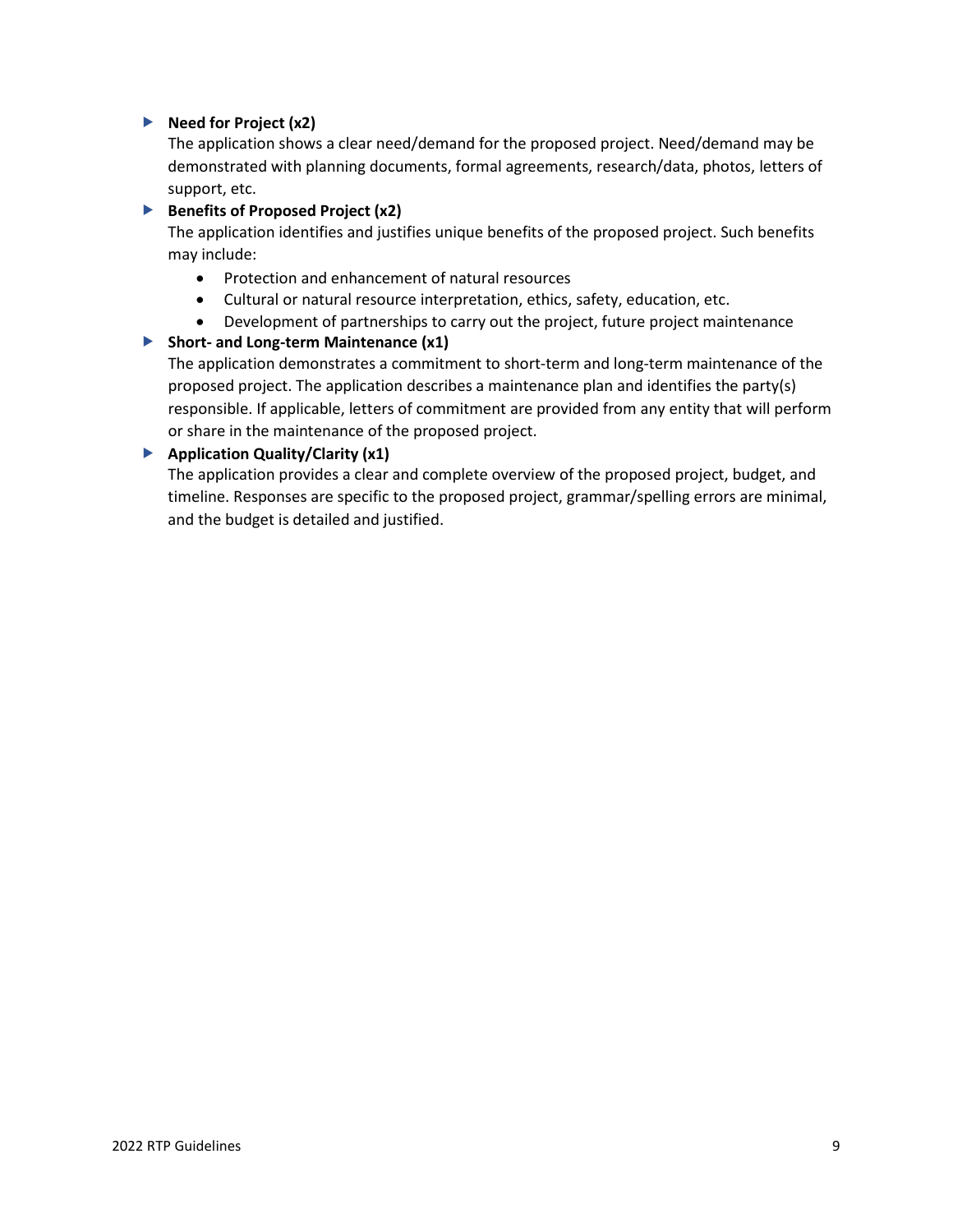## <span id="page-11-0"></span>ENVIRONMENTAL REVIEW REQUIREMENTS

The RTP is funded through the Federal Highway Administration (FHWA) and administered by the Montana Department of Fish, Wildlife and Parks (FWP). Recreational Trails Program projects must therefore satisfy both National Environmental Policy Act (NEPA) and Montana Environmental Policy Act (MEPA) requirements to be eligible for funding. Most RTP projects are eligible for a FHWA Categorical Exclusion, as described i[n Appendix D.](#page-30-0) Environmental documentation submitted with project applications assist with FWP and FHWA making this determination.

Applicants may upload environmental review documents from within a three-year timeframe. Any documents dated January 2019 and newer will be considered acceptable. On the application, you must attach relevant environmental review documentation regardless of whether the documentation has been submitted with another grant program's application.

### <span id="page-11-1"></span>Projects Exempt from Environmental Review Requirements by Project Category

If a project *only* includes one or both of the below types of projects, it is exempt from environmental review requirements.

#### *Education and Awareness Projects*

**Description:** Education and awareness projects include: Conducting classes, training, and informational events and the development of signage, brochures, websites, etc.

**Environmental Documentation Requirements:** Proposed projects whose actions fall ENTIRELY under the "Education and Awareness" category are exempt from environmental review. For such projects, environmental review documentation is not necessary with the RTP Application. If a proposed project includes any action falling under the "Construction and Improvement" or "Maintenance and Repair" categories, the appropriate documentation procedure outlined above must be followed.

**Note:** only 5% of RTP's allocated funds may be used for education and awareness projects. This year, 5% of total allocated funds equals slightly less than \$80,000. If a project includes any other type of project work (with the exception of purchase of equipment), the application must include appropriate environmental documentation.

#### *Purchase of Equipment Projects*

**Description:** the purchase of groomers, grooming devices, etc.

**Environmental Documentation Requirements:** Proposed projects whose actions fall ENTIRELY under the "Purchase of equipment" category are exempt from environmental review. For such projects, environmental review documentation is not necessary with the RTP Application. If a proposed project includes any action falling under the "Construction and Improvement" or "Maintenance and Repair" categories, the appropriate documentation procedure outlined above must be followed.

## <span id="page-11-2"></span>Non-Public Land Projects: Environmental Review Requirements by Project Category

For entities *not working on state, federal, or tribal land*, use the categories and descriptions below to determine what project type(s) are associated with your project proposal. As referenced below, "trail" includes shared-use paths. Environmental requirements per project category are included. If your proposed project includes work in several project categories, you must complete the most stringent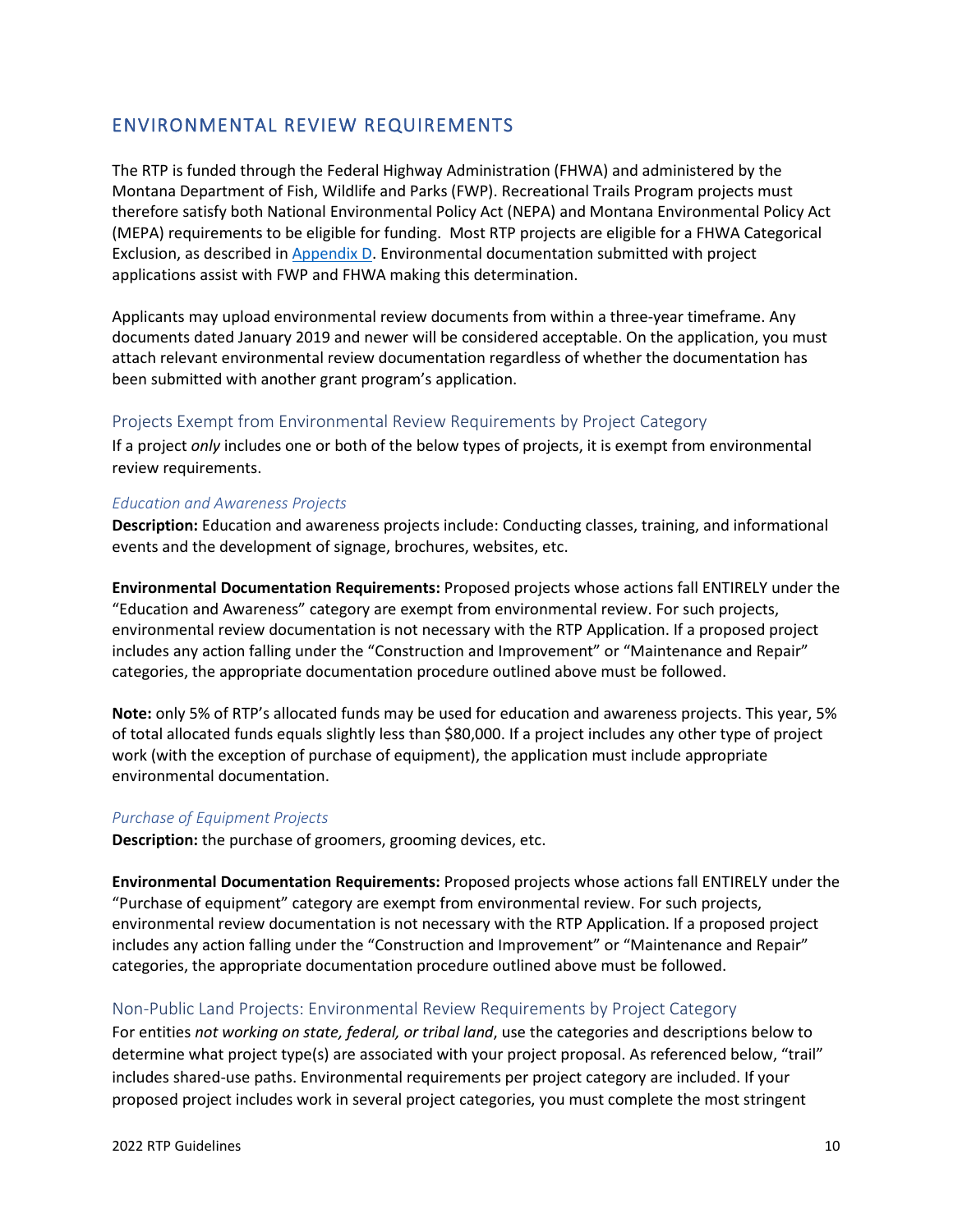environmental documentation requirements. For instance, if your snowmobile grooming project also includes summer trail maintenance (brushing), you must complete a Categorical Exclusion document.

#### *Construction and Improvement*

**Description:** New construction and improvement of trails or trailside facilities:

- Any new trail tread proposed, including creation of a new trail, widening of an existing trail, or resurfacing an existing trail
- Construction of new trail structures (e.g. new culverts/drainage structures, bridges)
- Construction of new trailhead/trailside structures (e.g. latrines, picnic areas, parking areas)
- Placement of sheds/structures beyond an established building footprint

**Environmental Documentation Requirements:** A proposed project must undergo a MEPA and NEPA Environmental Analysis (EA). On the application, you must attach the Environmental Analysis Form located on the [RTP Webpage.](https://fwp.mt.gov/aboutfwp/grant-programs/recreational-trails) Other forms may be accepted if they include an analysis equal to or greater than what is found in FWP's EA Form.

#### *Maintenance and Repair*

**Description:** General maintenance and repair on established trails or trailside facilities:

- **Grooming for cross-country ski areas on existing, approved groomed routes**
- **Brushing, clearing of vegetation from previously established trail corridor**
- Repair of trail tread and trail structures (e.g. drainage structures) to their previous condition
- Replacement of trail signage or placement of signage within an established trail corridor or trailhead/trailside facility
- Weed management within an established trail corridor
- Other activities identified as "maintenance" in the landowner's management/maintenance plan

**Environmental Documentation Requirements:** A proposed project may qualify for a Categorical Exclusion (CE)**.** Applicants must complete all steps in the document. On the application, you must attach one of the Categorical Exclusion Forms located on the [RTP Webpage.](https://fwp.mt.gov/aboutfwp/grant-programs/recreational-trails)

#### *Grooming for Snowmobile Areas on Existing Routes*

**Description:** Grooming on existing snowmobile routes as approved by the land management agency.

**Environmental Documentation Requirements:** A proposed project that only includes grooming of existing, approved routes at a snowmobile area requires no environmental review. Such projects are exempt from environmental review under MEPA [\(23-2-657 \(2\), MCA\)](https://leg.mt.gov/bills/MCA/title_0230/chapter_0020/part_0060/section_0570/0230-0020-0060-0570.html). However, such projects are not exempt from NEPA environmental review requirements. As such, an applicant proposing snowmobile grooming must complete the RTP's Categorical Exclusion Form.

#### <span id="page-12-0"></span>Public Lands Projects: Environmental Review Requirements

Entities proposing work on state, federal, or tribal public lands must consult the appropriate land management agency(s) for environmental documentation. It is the applicant's responsibility to collect and review the documentation to ensure it is relevant to their proposed project and from within a threeyear timeframe. On the application, entities working on public lands must attach environmental documentation signed/approved by the appropriate land management agency. Entities working on US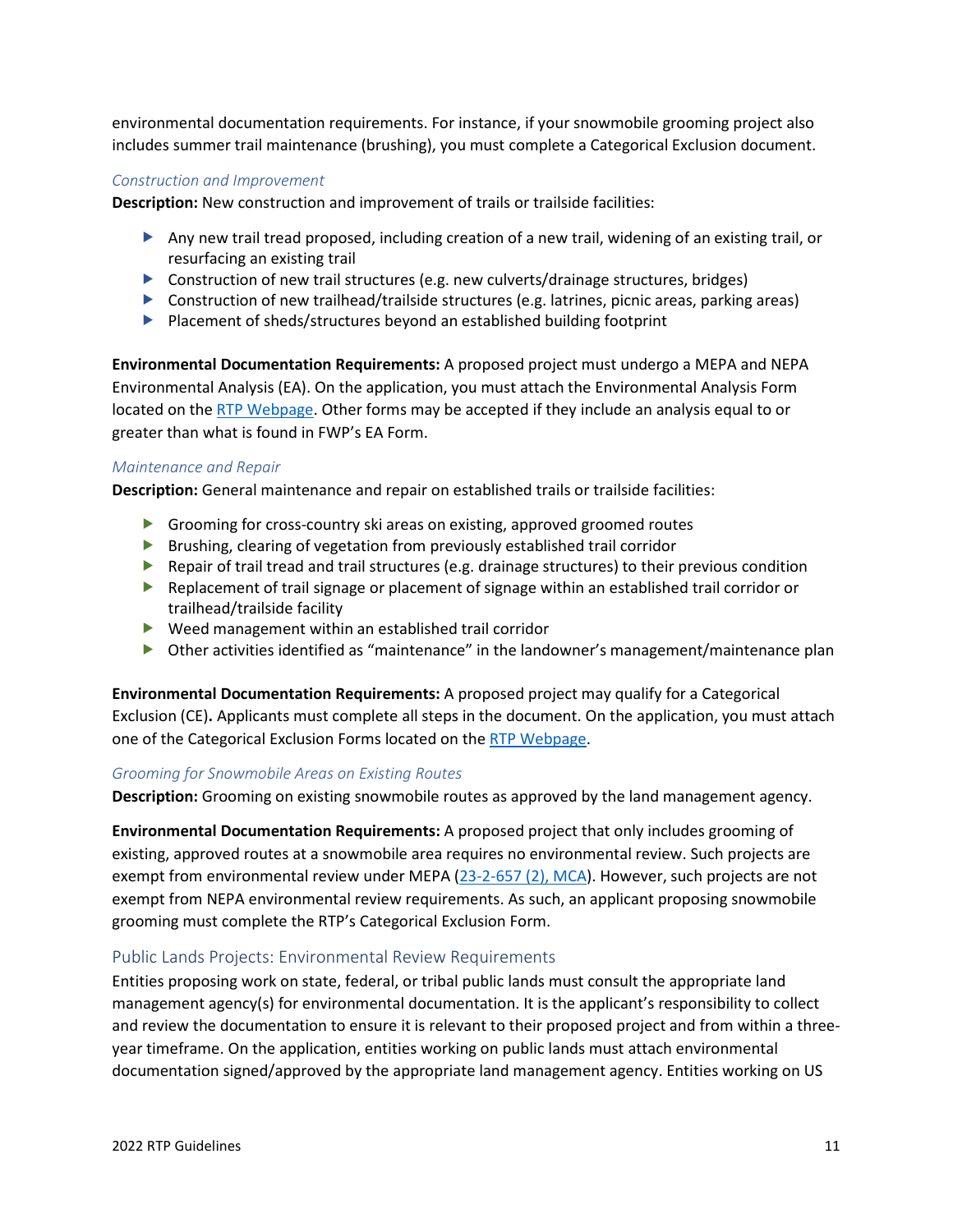Forest Service lands may utilize the US Forest Service Categorical Exclusion form located on the [Program](https://fwp.mt.gov/aboutfwp/grant-programs/recreational-trails) [Website.](https://fwp.mt.gov/aboutfwp/grant-programs/recreational-trails)

## <span id="page-13-0"></span>Tiering from Other Environmental Documents

When appropriate, a proposed project's environmental review may be tiered from an existing environmental review. Land management agencies, for example, often tier their documentation for proposed projects from more-encompassing environmental documents (e.g. a forest-level Environmental Analysis, Travel Plan, Decision Notice, etc.). If you are tiering your environmental review from another document, attach a letter to your application and include the following information.

- $\blacktriangleright$  The name of the document from which your environmental review is being tiered. In addition, attach either the document itself to your application or, if it is available online, you may link to it in the letter.
- A summary of the project impacts as discussed in the document. Unless the document is specific to the proposed project, reference where in the document each discussion can be found.
- If any negative impacts were identified, include a summary of mitigation measures that will be taken to reduce negative impacts.
- If the environmental review document is not from within a three-year timeframe, include a statement of revalidation from the agency that conducted the original review.

## <span id="page-13-1"></span>Compliance with Existing Laws, Regulations, Policies, and Ordinances

All projects seeking funding from the RTP must comply with existing federal, state, and jurisdictional laws, regulations, and ordinances. If applicable, such compliance should be discussed and demonstrated on the project's environmental review documentation.

FWP encourages public involvement in all proposed RTP projects. The RTP does not require applicants to post a legal notice and conduct a 30-day public comment period to apply to the program. At the time of application, however, the applicant should be able to demonstrate it has involved the public, adjacent landowners, and other interested parties in the proposed project planning/approval. Public participation documentation may be uploaded with an application.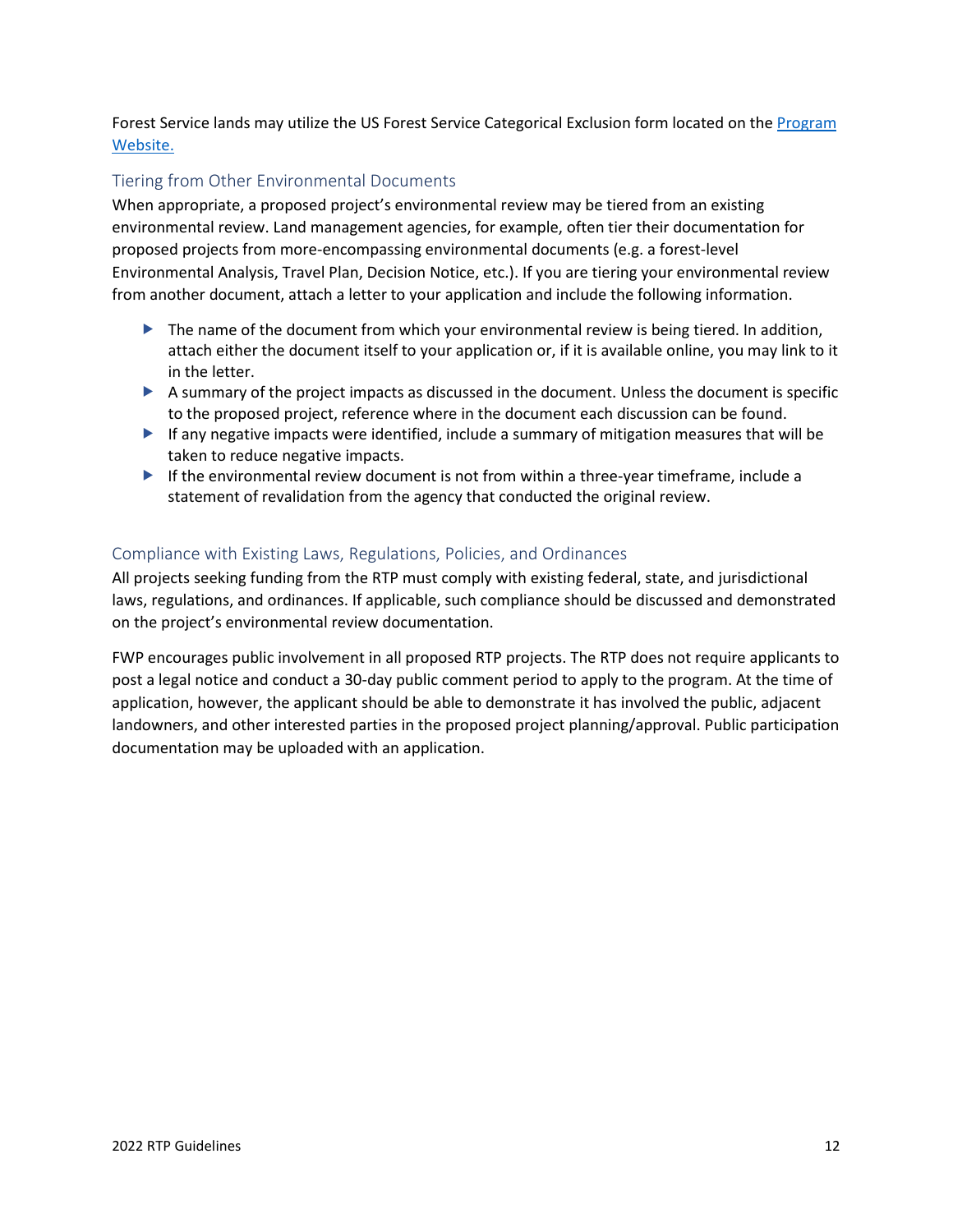## <span id="page-14-0"></span>BUDGET AND MATCHING FUNDS

Se[e Appendix G](#page-35-0) for more details regarding match, reimbursed expenses, and documentation that will be required to receive reimbursement if an award is made.

### <span id="page-14-1"></span>Creating a Budget in WebGrants

When applying for RTP funding in WebGrants, you will be instructed to fill out two budget forms: the Budget form and the Funding Strategy Narrative form. The WebGrants Budget form should summarize your budget numbers. The WebGrants Funding Strategy Narrative form should detail budget line items and provide short narratives about your funding strategy. Be sure the information on your Budget and Funding Strategy Narrative Forms is clear, detailed, and justified.

All RTP applicants should be aware of RTP Purchasing Guidelines if proposing to purchase any equipment/materials containing steel/iron or materials/services over \$5,000. For more information, see the [RTP Purchasing Guidelines Section.](#page-16-0)

#### <span id="page-14-2"></span>Match Requirements

Entities must ensure matching funds meet RTP requirements. Applications not including the minimum amount of match may not move forward from technical review for further consideration.

To meet RTP requirements, matching funds must:

- $\blacktriangleright$  Be an eligible RTP activity
- $\blacktriangleright$  Be clearly tied to the RTP project scope
- $\triangleright$  Be incurred after the project start date (except project design/engineering costs which may be incurred up to twelve months before the project start date)
- $\blacktriangleright$  Be guaranteed at the time of application
- $\blacktriangleright$  Have a total value of at least 20% of the total project cost (RTP request plus match)

Within the WebGrants application, match items should be categorized as Sponsor Funds or In-Kind Contributions, according to the descriptions below.

**Sponsor Funds:** The cash an entity has guaranteed to spend on the proposed project, including materials and salary it will use on the proposed project. Partner organization materials and salaries are also considered sponsor funds.

**In-Kind Contributions:** The value of volunteer labor, donated professional services, donated materials, etc. For calendar year 2022, general volunteer labor may be calculated at \$25/hour.

#### *Project Cost-Share (80% RTP funds/20% applicant funds)*

Each application must include match equaling 20% of the total RTP project cost. Federal entities must also ensure at least 5% of the total project cost (the RTP request plus the total match amount) is from a non-federal source.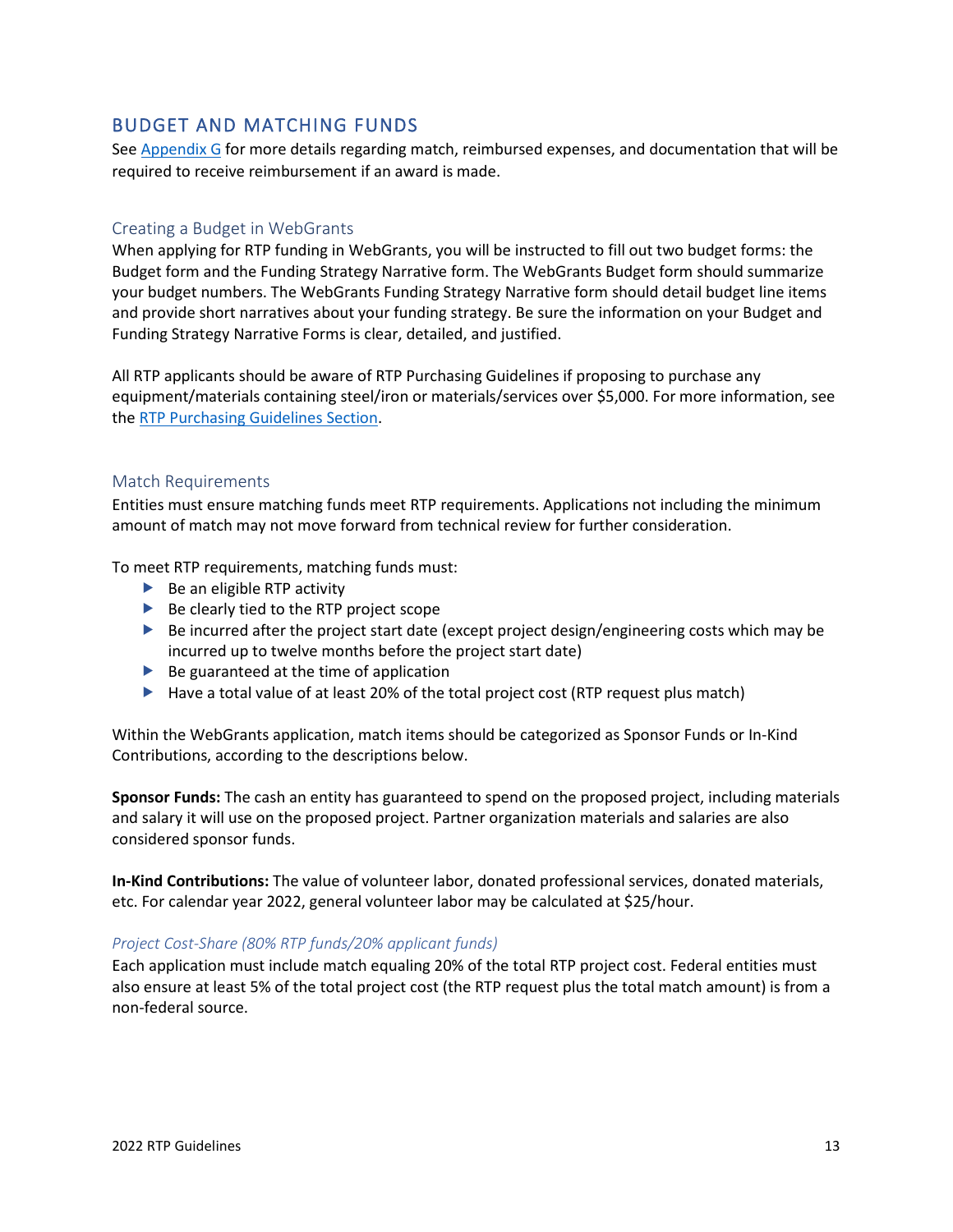#### *Using Volunteer Hours as Match*

RTP allows volunteer hours to be used as match with proper documentation. Any volunteer hours shown on your application must be guaranteed/justified based on your experience from previous years and/or with similar projects.

If funded, all volunteer hours used as match must be documented using the most current RTP log (which requires details including volunteer and volunteer manager signatures). Volunteer hours will not be accepted as matching funds if documentation is missing from the RTP volunteer logs.

#### *Using Other FWP Grant Programs' Expenses as Match*

RTP applicants may include expenses/reimbursement from other FWP grant programs as match in their project budgets. For example, expenses from a Montana Trail Stewardship Grant Program award may be used as match on your proposed RTP project. For such match to be eligible, the work that will be reimbursed through another grant program:

- Must fall under your RTP project scope
- Must take place during your RTP period of performance

All match must be guaranteed at the time of application. Therefore, you cannot include match from an unawarded grant, an application in review, etc.

It is recommended you contact the Program Manager if considering including match from another grant program in your application.

#### *Calculating Match*

The amount of RTP funding requested in your grant proposal cannot exceed 80% of the total project cost. The minimum amount of match shown on an RTP application must be 20% of the total project cost (RTP request plus match), which is equal to 25% of the RTP Funding Request (see below).

Use either formula to calculate your match requirement:

Minimum Match = (RTP Funding Request / 0.80) – RTP Funding Request or Minimum Match = RTP Funding Request x 0.25

#### *Federal Applicants*

In addition to meeting the requirement above, at least 5% of a federal entity's total project cost (RTP request plus total match) must be from a non-federal source.

Federal applicants should use this formula to calculate their non-federal match requirement:

Non-Federal Match = Total Project Cost x .05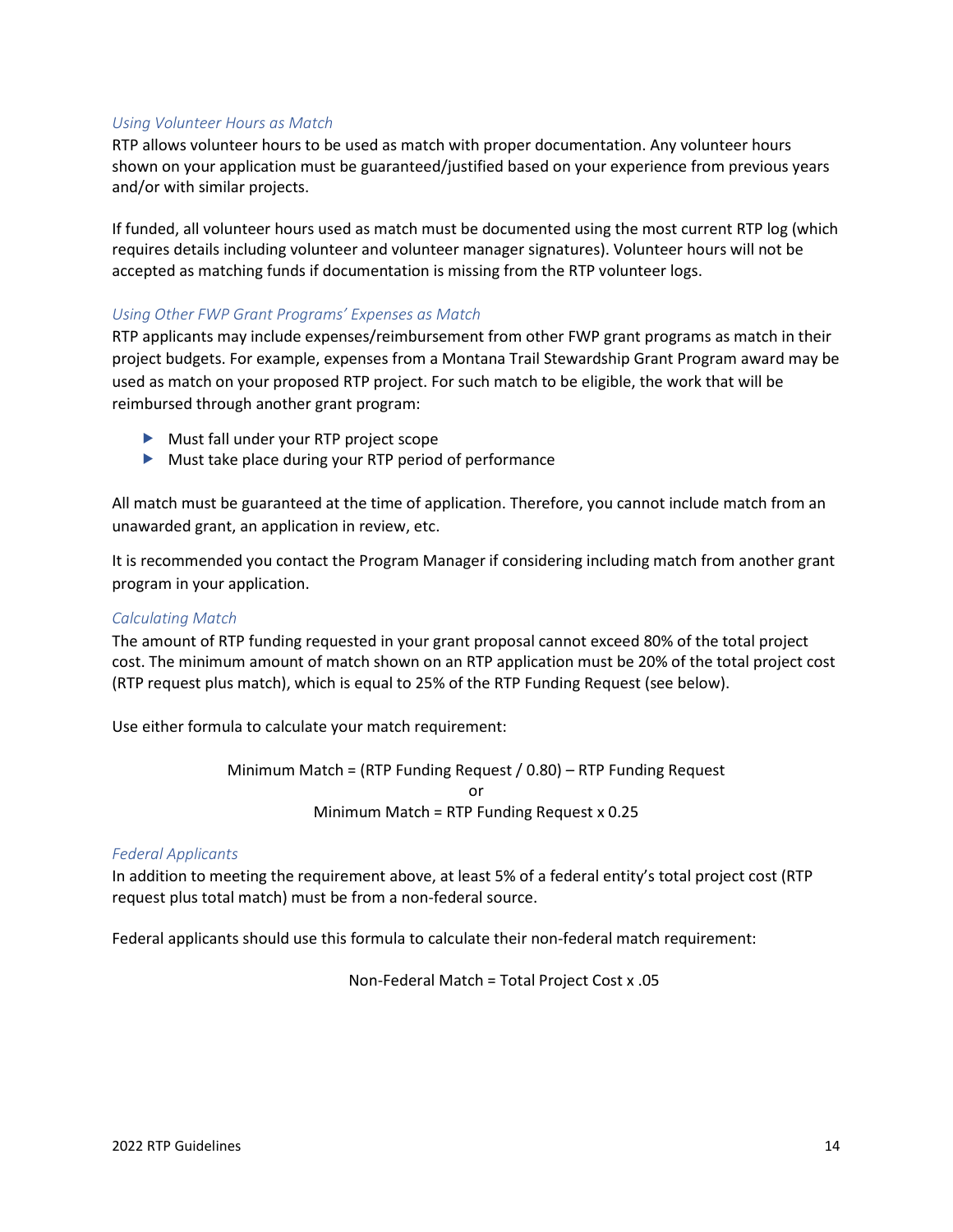#### <span id="page-16-0"></span>Using an Indirect Cost Rate

RTP applicants have the option of including indirect costs in their RTP project budget. The information below discusses how indirect costs may be used. The process is complex; contact the RTP Manager before submitting your application if you plan to use indirect costs in your RTP budget.

Indirect costs are the costs of an organization that are not readily assignable to project costs but are necessary to the operation of the organization and the performance of the project. For example, costs associated with operating and maintaining facilities, depreciation, and administrative salaries are usually treated as indirect costs.

For organizations that have an established federally approved indirect cost rate for Federal awards, indirect costs are those costs that are included in the organizations' established indirect cost rate. Such costs are generally identified with the organization's overall operation and are further described in the Uniform Guidance (2 CFR 200.414).

Montana FWP can authorize indirect costs for an individual RTP project provided the applicant utilizes one of the following methods:

- **Federally Approved Indirect Cost Rate:** Applicants who have an established Federally Approved Indirect Cost rate agreement in place may include the allocation for indirect costs. Applicants must provide a copy of the agency's Federal Indirect Cost Rate Agreement with their application. FWP may negotiate the Federally Approved Indirect Cost rate if it is higher than the limit established in the award's federal allowable limits, whichever is lower.
- **Negotiated Indirect Cost Rate:** For those agencies that have a pending application for a Federally Approved Indirect Cost rate, the applicant may negotiate an indirect cost rate with FWP, limited to the grant's federal allowable limits. Applicants must submit a copy of the application for the Federally Approved Indirect Cost rate with their RTP application.
- **De Minimis Rate:** Any non-federal entity that has never received a negotiated Indirect Cost Rate may elect to charge a 10% De Minimis rate of Modified Total Direct Costs (MTCD) which may be used indefinitely.
	- Modified Total Direct Costs means all direct salaries and wages, applicable fringe benefits, materials and supplies, services, travel, and up to the first \$25,000 of each RTP award (regardless of the period of performance of the RTP award). MTDC excludes equipment, capital expenditures, charges for patient care, rental costs, tuition remission, scholarships and fellowships, participant support costs, and the portion of each RTP award in excess of \$25,000. Other items may only be excluded when necessary to avoid a serious inequity in the distribution of indirect costs and with the approval of the cognizant agency for indirect costs.
	- Costs must be consistently charged as either indirect or direct costs (only on allowable grant activities) but may not be double charged or inconsistently charged as both.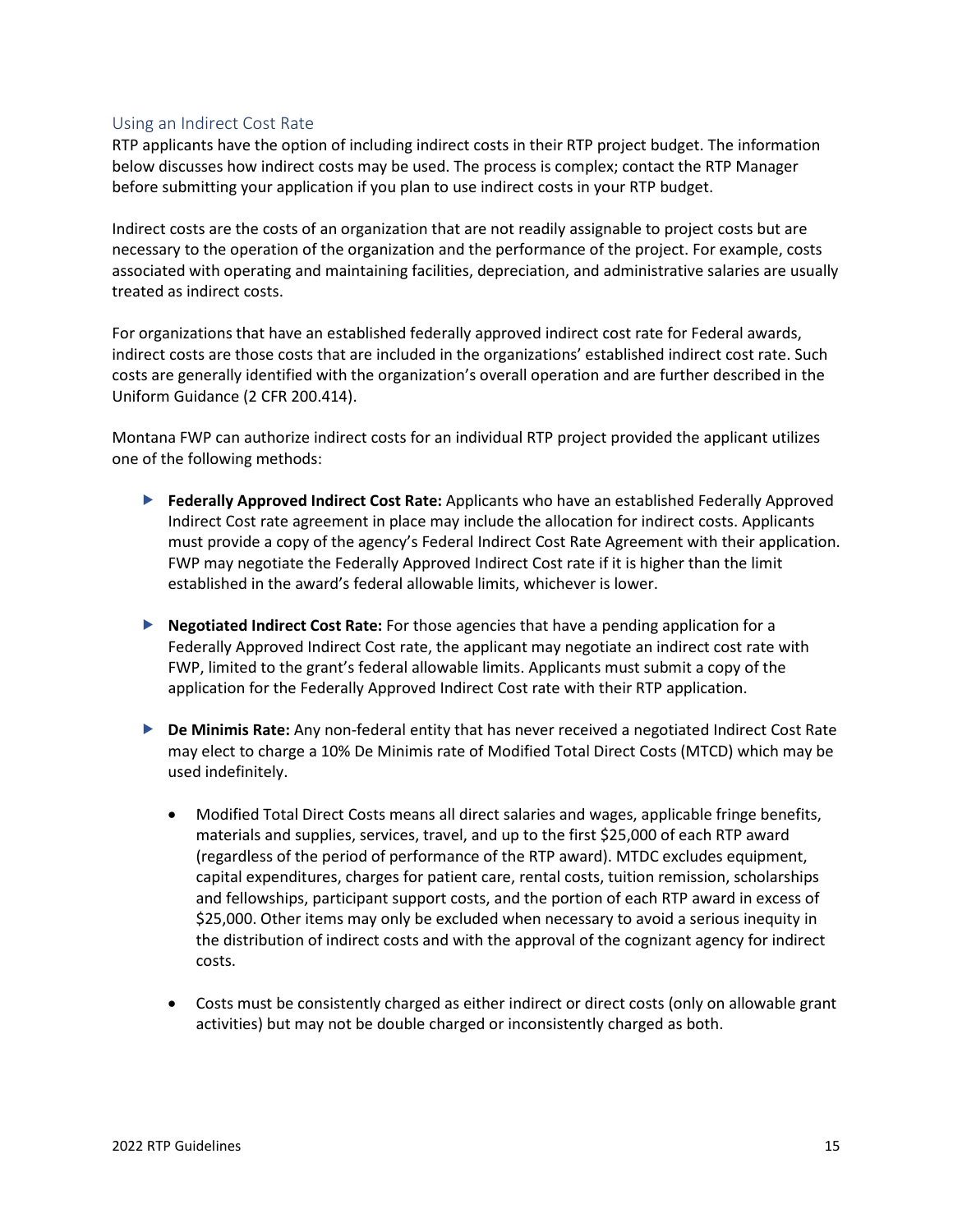- The non-federal entity must use this methodology, once elected, consistently for all Federal awards until the non-federal entity chooses to negotiate for a rate (which the non-federal entity may apply to do at any time).
- The rate can be applied to the first \$25,000 of the RTP award (contract/consultant).
- The amount used for the De Minimis must be clearly stated and the RTP application must list the budget items used to determine the De Minimis Rate.
- **No Indirect Cost Rate:** Applicants may choose not to include indirect costs in their RTP budget request.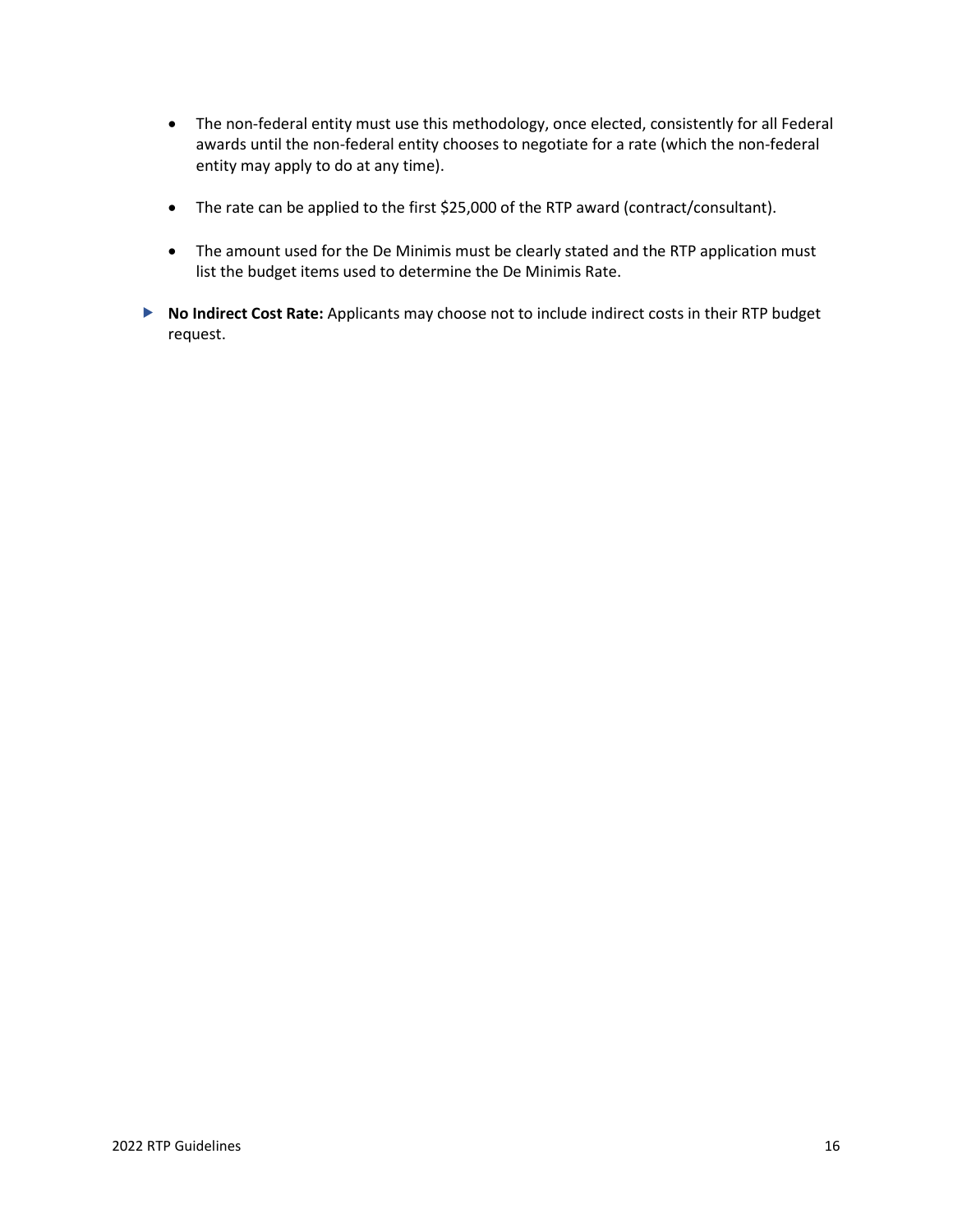# <span id="page-18-0"></span>PURCHASING GUIDELINES

#### <span id="page-18-1"></span>Purchasing Services or Materials with RTP Funds

Entities planning to purchase services or materials over \$5,000 in value with RTP funds must follow state and federal procurement procedures before selecting a vendor. No documentation is required for the application. However, if awarded funding, the procurement process must be adequately documented on the corresponding reimbursement request(s) or the expense may not be claimed for reimbursement or match.

#### *The Limited Solicitation Process*

The purchase of a service valued between \$5,000 and \$24,999 or a supply valued between \$5,000 and \$49,999 require limited solicitation. This should include cost proposals, by phone, fax or written format, from at least three prospective vendors if possible and if cost effective. If there are fewer than three potential vendors available, that must be documented. Subrecipient must utilize the limited solicitation form included in Appendix B and include completed form with the payment request. A signed agreement with the chosen contractor must also be included with the payment request.

You should provide additional justification/detail if you did not choose the lowest acceptable quote or any other unusual circumstances arose (e.g. you could not obtain at least three viable quotes).

If a single vendor will do work on multiple components of a project that, taken collectively, total more than \$5,000, the bid process must also be followed.

#### *The Competitive Bid Process*

The purchase of a service valued \$25,000 and greater or a supply greater than or equal to \$50,000 require a formal invitation for bids. Subrecipient will follow its own solicitation process to secure bids for the project but must include the following:

- $\triangleright$  Description of service and conditions applicable to the procurement;
- $\blacktriangleright$  Description of evaluation criteria to be utilized;
- Adequate public notice before date set forth in the invitation for opening of bids;
- ▶ Record of each bid and relevant information including name of each bidder; information must be available to the public;
- $\blacktriangleright$  Award must be made by written notice to the lowest responsible and responsive bidder whose bid meets the requirements and criteria set forth in the invitation for bids.

Subrecipient must forward documentation of this solicitation, results and a copy of the contract/agreement to the Trails Programs Office at the time of the payment request.

You should provide additional justification/detail if you did not award the contract to the lowest acceptable quote or other unusual circumstances arose (e.g. you did not obtain any bids and had to reach out to vendors).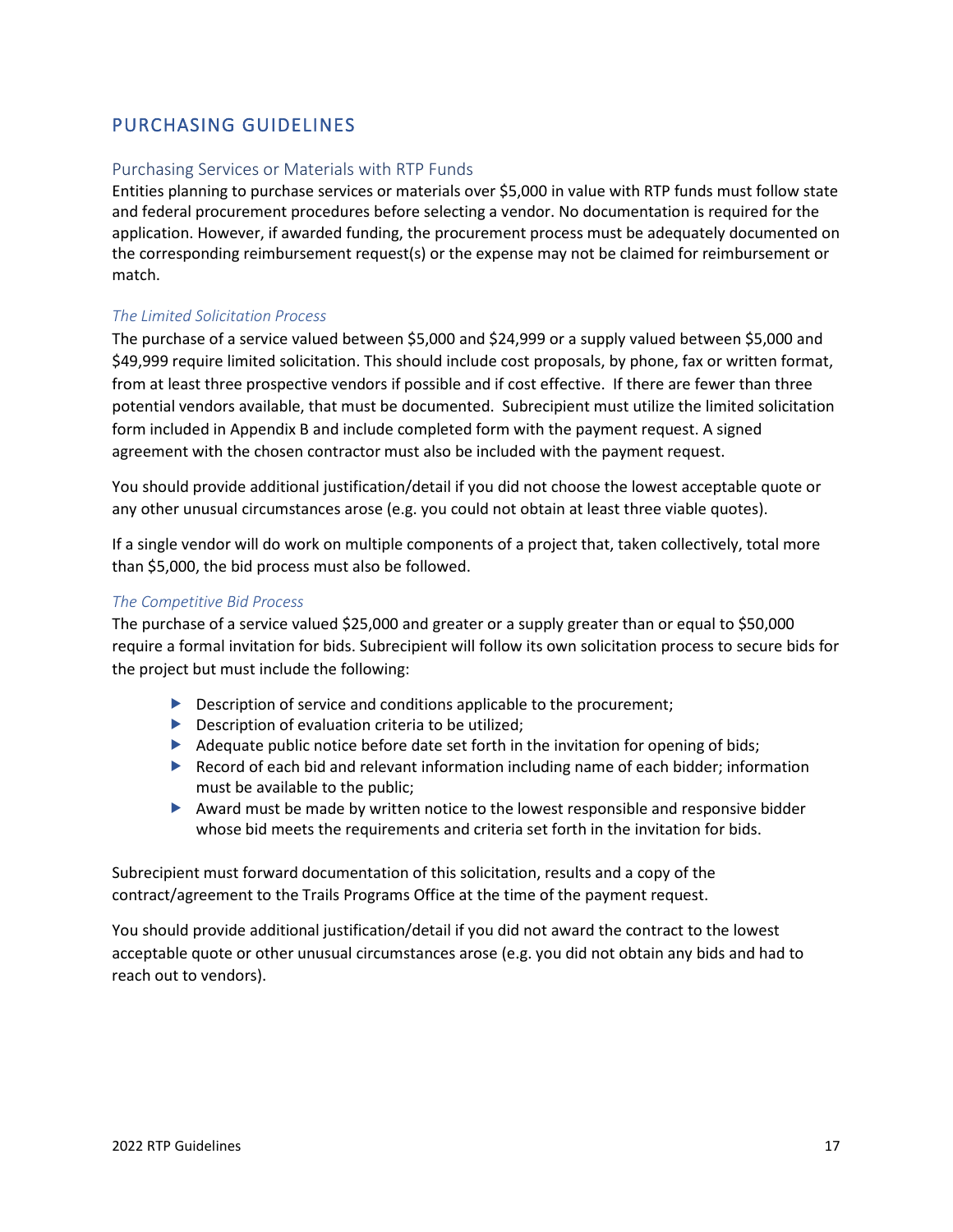## <span id="page-19-0"></span>Buy America Requirement for Iron and Steel

Entities planning to purchase any item(s) containing iron/steel with RTP funds must ensure the Buy America requirement is met. The Buy America requirement applies to your overall RTP project. The foreign-made iron or steel components contained within any item(s) identified in your project budget as expenses or match cannot exceed \$2,500 in value.

If you are planning to purchase any item(s) for your RTP project containing iron/steel components, you must ensure the total value of all iron/steel components is less than or equal to \$2,500.

### **On the RTP application, you must attach documentation from the manufacturer certifying that any steel/iron on or within the item(s) triggering the Buy America requirement is American-made or valued at less than \$2,500.**

Common items that may trigger the Buy America requirement include:

- $\blacktriangleright$  Bridges or large culverts
- $\blacktriangleright$  Storage sheds and containers
- Trail grooming equipment (snowmobiles, groomers, grooming implements, etc.)

Buy America provisions do not apply to products that are leased or rented, unless the lease or rental agreement includes an option to purchase.

#### <span id="page-19-1"></span>Purchasing Equipment

"Equipment" is defined as an article of nonexpendable, tangible property having a useful life of more than five years and with an acquisition cost that exceeds \$1,000.

The following equipment may be purchased with RTP funds:

- Grooming vehicles
- **Snowmobiles**
- Grooming equipment
- $\blacktriangleright$  Storage containers
- $\blacktriangleright$  Bridge structures
- Utility Terrain Vehicles (for weed control and general trail maintenance), etc.
- **D** Other

Small tools, such as shovels, rakes, chainsaws, backpack sprayers, etc. are not considered equipment purchases. These items are considered material and supply purchases. Their purchase should be justified within the application and directly tied to the on-the-ground proposed trail project. Requests to funds these purchases should be a small portion of an overall request.

#### **On the RTP application, you must include the following for an equipment purchase.**

- $\blacktriangleright$  Justification that the equipment's use will be exclusively trail-related, for trail construction and/or trail maintenance for the life of the piece of equipment.
- A thorough maintenance plan which considers both long-term and short-term maintenance of the equipment and identifies the party(s) responsible.
- Documentation proving the equipment meets the Buy America requirement (if applicable).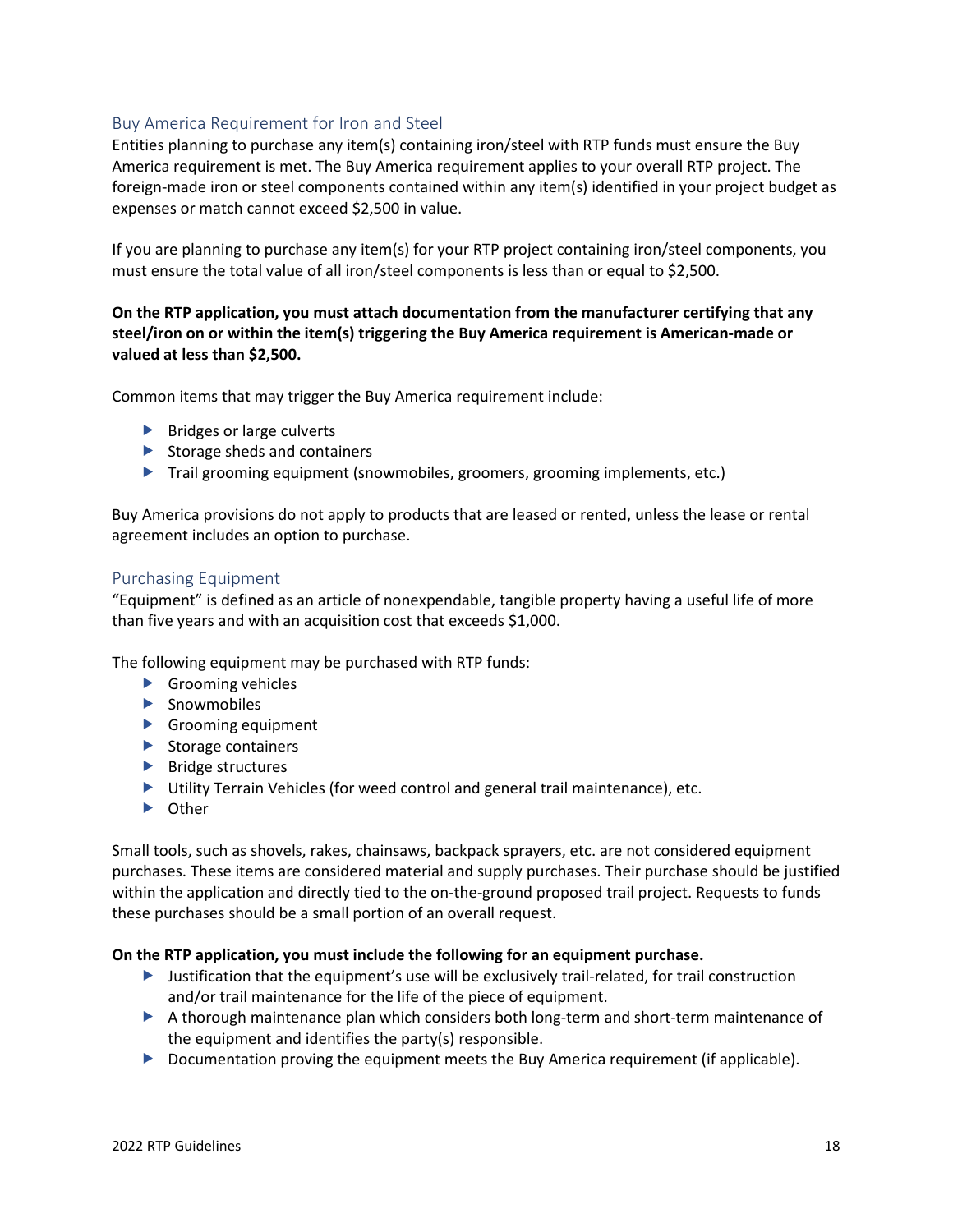Successful applicants will also need to meet the following requirements for any approved equipment purchase:

- The applicant will follow state and federal procurement procedures for any equipment over \$5,000.
- The applicant will be responsible for liability insurance coverage for any equipment over \$15,000.
- The applicant will be required to inventory the equipment and submit updated status reports (including pictures and proof of insurance).

#### *Equipment Maintenance Lifecycle Considerations*

Depending on the piece of equipment approved for purchase with RTP funds, an equipment lifecycle will be assigned and will then become part of the RTP contract agreement. The lifecycle will be a minimum of five years and may be as great as fifteen years.

Should an RTP grantee sell or otherwise cause a piece of approved equipment to not reach its useful life (by failing to carry adequate insurance coverage or by failing to properly maintain or operate the equipment, etc.), the grantee may be deemed ineligible for future RTP awards.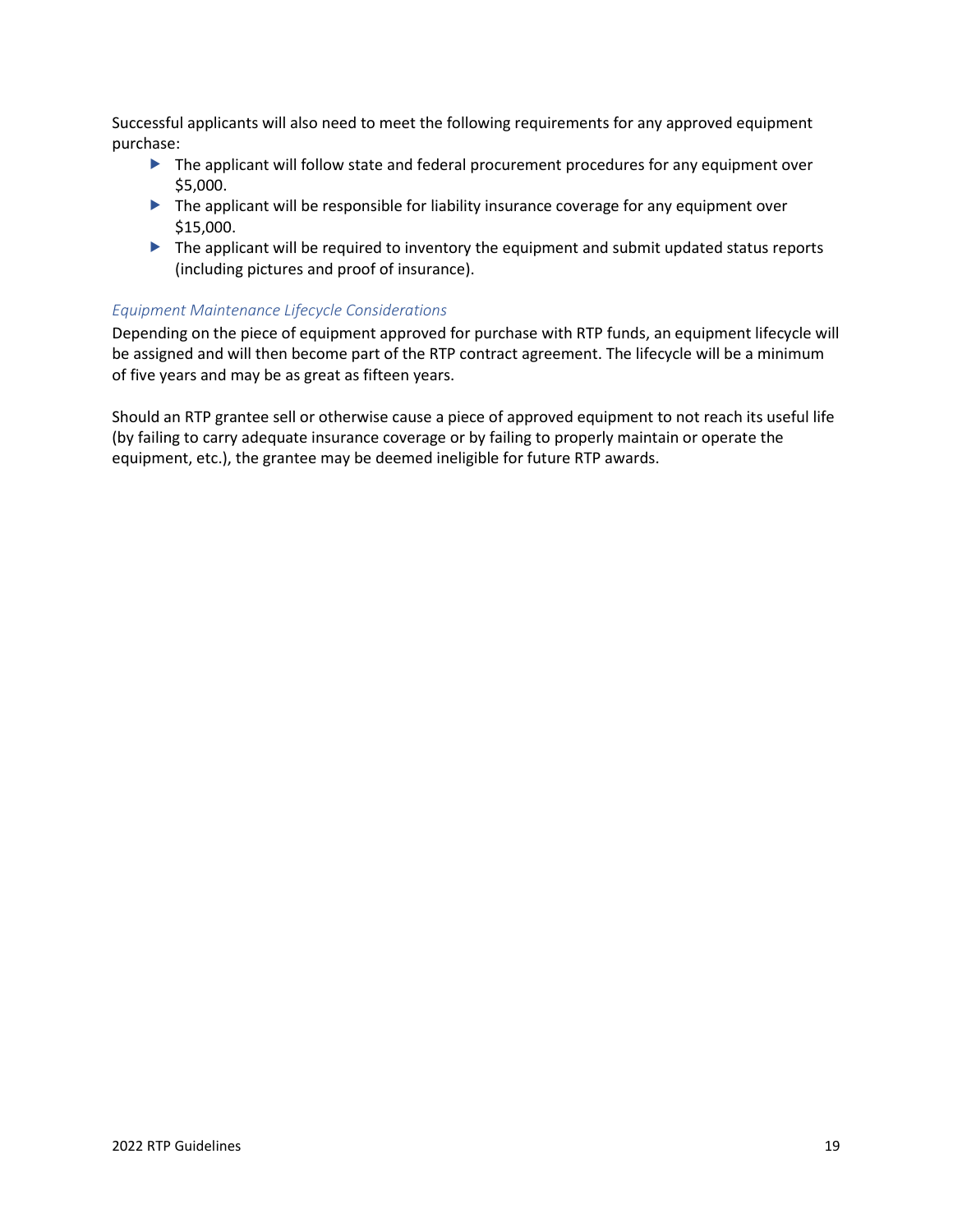# <span id="page-21-0"></span>CONSIDERATIONS FOR SPECIFIC PROJECT TYPES/EXPENSES

#### <span id="page-21-1"></span>Outdoor Recreation Accessibility

The RTP strives to integrate and maximize accessibility into the full range of recreation opportunities while conserving the outdoor experience via maintaining its character and experience. [Appendix C](#page-29-0) discusses additional guidance that applies to federal awards.

Trail designers should seek opportunities to incorporate accessible features and elements. For example, where appropriate, RTP projects should:

- $\triangleright$  Provide the required level of accessibility and be served by an accessible route where trailrelated facilities such as parking lots, shelters, toilets, drinking fountains, and other features are provided on or along an accessible trail site
- Include trail routings that meet accessibility criteria to ensure that there are recreation opportunities for a variety of trail users, both traditional and non-traditional
- Account for people experiencing disabilities that may arrive at trail facilities by horse, OHV, or snowmobile, with assistance, or by other means

The *[Accessibility Guidebook for Outdoor Recreation and Trails](https://www.fs.usda.gov/sites/default/files/Accessibility-Guide-Book.pdf)* (2016), published in cooperation with the U.S. Department of Transportation, Federal Highway Administration's Recreational Trails Program, and the USDA Forest Service, contains useful concepts to help organizations maximize accessibility without changing the setting in outdoor recreation areas and on trails.

## <span id="page-21-2"></span>Projects within a Metropolitan Planning Organization Boundary

The RTP is codified under Chapter 2 of title 23 U.S.C. Therefore, the metropolitan and statewide transportation planning requirements apply to the RTP. RTP projects must be consistent with statewide and applicable metropolitan long-range transportation plans. FWP and MDT will work to include all RTP projects within the State Transportation Improvement Program (STIP). Projects which are within a Metropolitan Planning Organization (MPO) boundary must work to include their projects in the MPO's Transportation Improvement Program (TIP). Projects within an MPO must be included within that MPO's TIP prior to initiating any project work or incurring expenses. No documentation is required at the time of application, but if awarded funds, any subrecipient with project work within an MPO must supply an updated TIP which includes their project.

Currently, there are three MPOs within Montana: Billings, Missoula, and Great Falls. The boundaries of these MPOs may be found via the [MDT GIS Data Portal.](https://gis-mdt.opendata.arcgis.com/datasets/mdt-metropolitan-planning-organization-boundaries/explore?location=46.517465%2C-111.310550%2C7.00)

#### <span id="page-21-3"></span>Funding to Construct or Resurface a Trail

Applicants proposing to build or resurface a trail should justify the chosen trail-surface type in their application.

Regardless of trail surface, construction costs and maintenance costs vary widely for each surface type. RTP applicants should therefore reach out to potential contractors for a quote(s) to develop the most detailed, accurate budget for their proposed project. RTP applicants may also consider reaching out to trail groups/communities that have undertaken similar projects to get more information.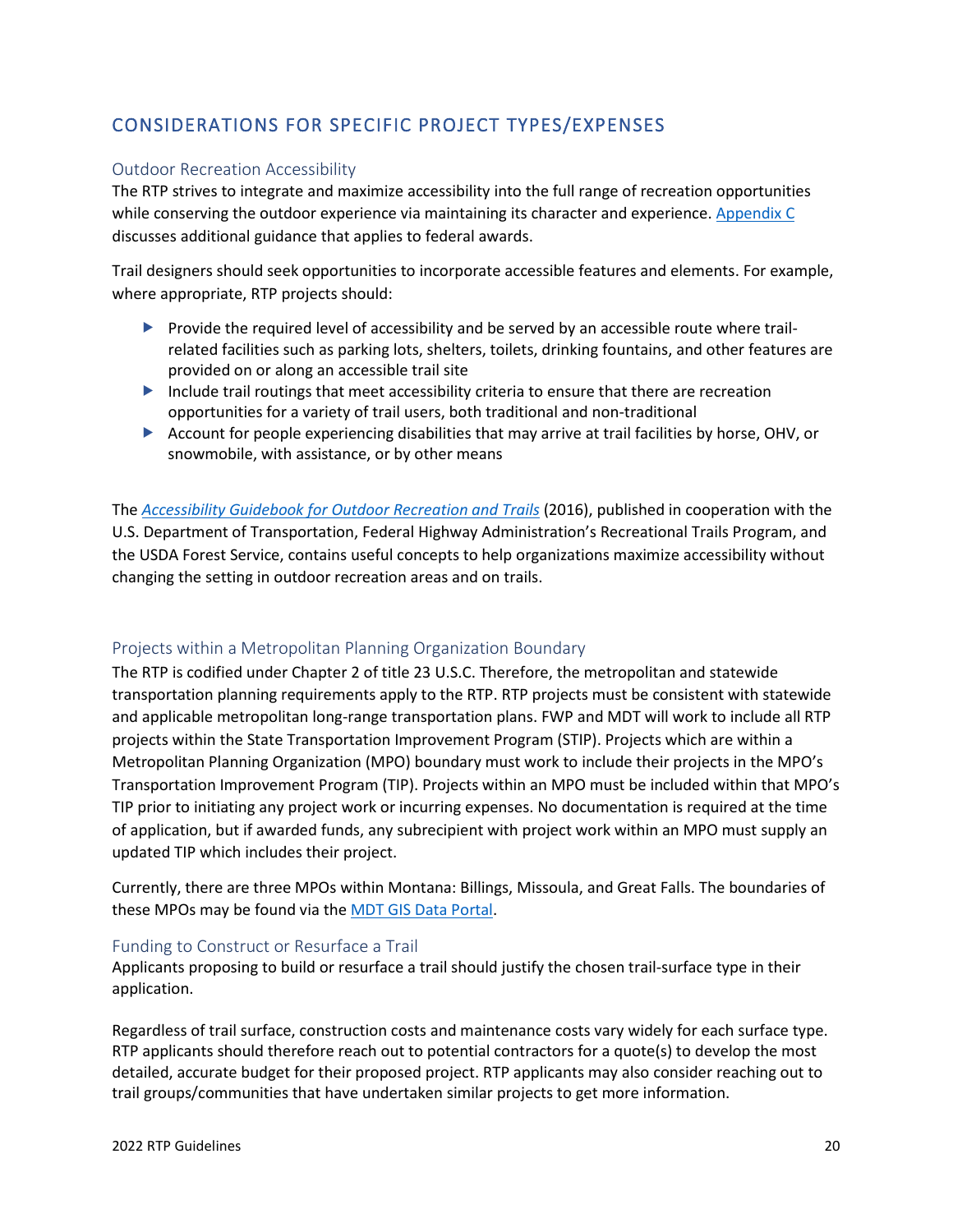### *Proposals for Asphalt or Concrete Trails*

The RTP can be used to fund asphalt or concrete trails. Due to the high upfront cost of these mediums, applicants must answer additional questions on the RTP application to justify the need for asphalt/concrete. A detailed maintenance plan and parties responsible must also be identified.

#### *Maintenance Plans*

Any applicant proposing to construct or resurface trails must include a detailed maintenance plan on the application. A detailed maintenance plan should:

- I dentify the entity(s) which will perform both short- and long-term maintenance
- $\blacktriangleright$  An explanation of how the maintenance will be funded
- $\blacktriangleright$  The maintenance activities which will take place; and
- $\blacktriangleright$  The anticipated timeline for performing maintenance

#### <span id="page-22-0"></span>Winter Grooming Costs

The RTP uses a groomer reimbursement methodology that employs an hourly rate based on average groomer expenditures. These rates are used in lieu of receipts for trail groomer expenses. For projects using the trail grooming reimbursement rates, the included expenses (see below) may not be reimbursed for exact cost or used as match.

Expenses covered by the grooming reimbursement rate:

- $\blacktriangleright$  Fuel
- Oil
- General maintenance and repairs (including labor)

Hourly Rates:

- ▶ Utility sled used for trail grooming: \$20.00 per hour (does not include operator labor)
- Large groomers (e.g. PistenBully):  $$120.00$  per hour (does not include operator labor)

RTP funds may be used to reimburse groomer expenses, according to the groomer type and record of hours. Grooming hours and mileage must be documented using daily grooming logs and monthly summary sheets. Examples of these sheets can be found on the [RTP website.](https://stateparks.mt.gov/aboutfwp/grant-programs/recreational-trails)

On the RTP Application, show the math you used to calculate your overall grooming cost. Include a breakdown of expected hours by month.

#### *Expenses Not Included in the Grooming Reimbursement Rates*

Grooming-related costs may be reimbursed with RTP funds or used as match based on exact expenditures. Expenses not covered by the grooming reimbursement rate:

- Grooming machine operator labor
- $\triangleright$  Costs not associated with actual operation of the equipment (e.g. signs, weed spray)

#### <span id="page-22-1"></span>Salaries/Labor Costs

Proposed salary/labor costs must be associated with on-the-ground trail efforts. For salaries/labor costs to be considered for RTP funding, the application must identify the following: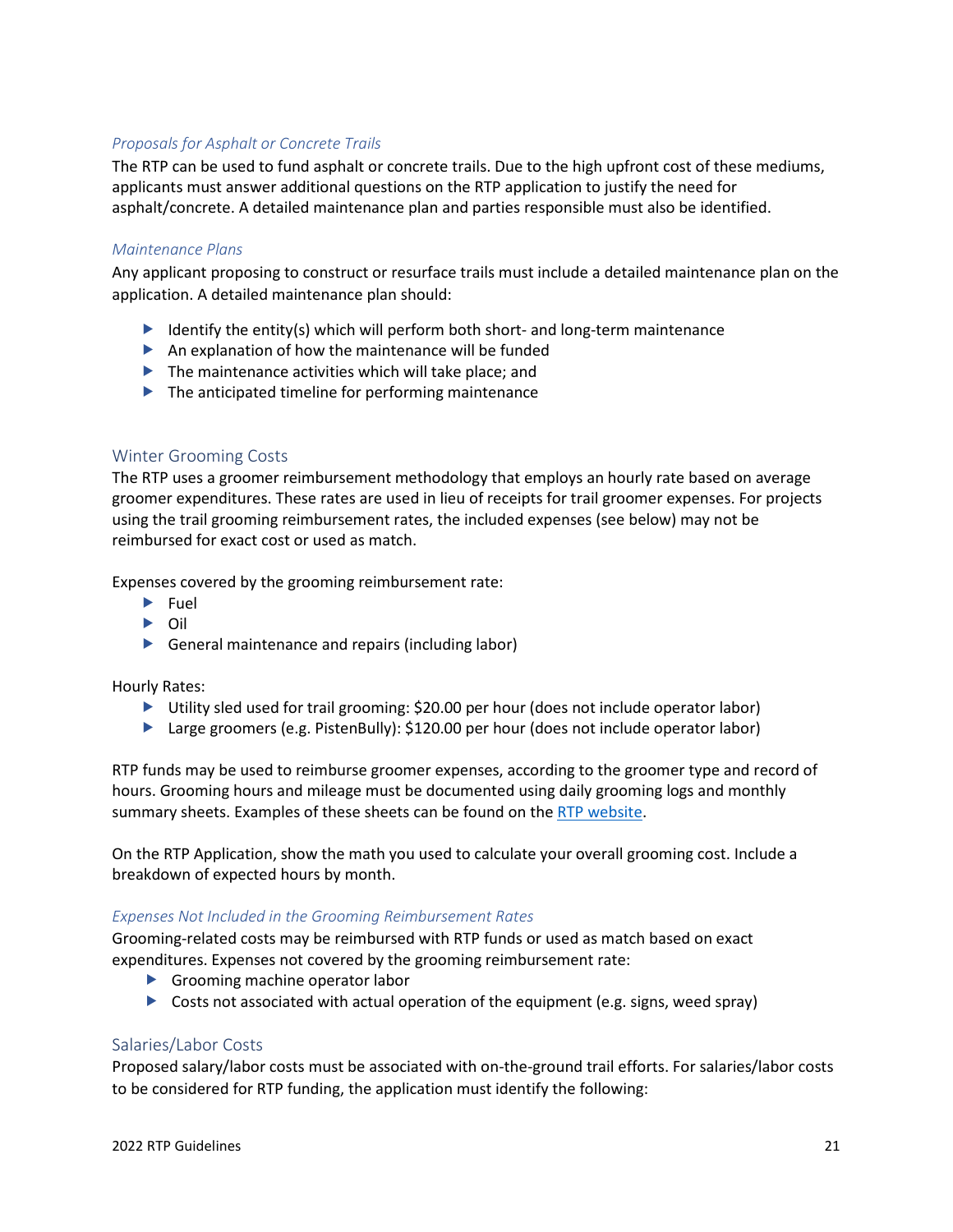- $\blacktriangleright$  The title of each position proposed to be funded with RTP funds
- $\blacktriangleright$  The number of hours each position will work on this project and an overview of the work they will perform
- Each position's hourly rate of pay and/or how you've calculated the value of the salary(s) you are proposing for reimbursement

Only 20% of a project's overall salary/labor costs can be used on project oversight. Project oversight includes any and all work that does not take place on-the-ground. A trail crew leader, who is conducting work on the trail while also supervising a trail crew, is not considered project oversight. A volunteer trail coordinator who coordinates projects but does not assist with on the ground efforts is considered project oversight. The remaining labor costs within a project are meant for on-the-ground trail efforts or education/ethics projects.

### *Trail Steward Positions*

Trail Steward positions may be an eligible RTP expense. The application must include a compelling explanation as to the need for the position and how it uniquely benefits various trail user groups. Approved grant funding for Trail Steward projects will cover salaries and travel per diem only. Enforcement activities are not considered an eligible use of RTP funds.

#### *Executive Director and Staff Compensation*

To be considered for funding, the staff position's work must be clearly tied to the project scope and show a direct benefit specific to trail users. You must ensure only 20% of the overall salary/labor costs within your project are attributed to trail-related project oversight. Any other labor costs must be associated with on-the-ground trail efforts or education/ethics projects.

#### <span id="page-23-1"></span>*Volunteer Trail Coordinator Positions*

Volunteer Trail Coordinator positions may be an eligible RTP expense. The application must include a compelling explanation as to the need for the position and how it uniquely benefits various trail user groups and recreation. Approved grant funding for Volunteer Trail Coordinator positions will cover salaries and travel per diem only. Projects requesting *only* Volunteer Trail Coordinator funding will not be considered. Volunteer Trail Coordinator funding must be utilized in connection to a larger trail project. Only 20% of the overall salary/labor costs within your project may be attributed to trail-related project oversight, which includes coordinating volunteer trail crews.

## <span id="page-23-0"></span>Funding for Project Planning, Design, and Engineering

Project planning, design, and/or engineering costs are an eligible use of RTP funds. Keep in mind:

- The total of these expenses cannot exceed 20% of your RTP request.
- These expenses cannot be incurred before the RTP project start date (unless they are to be used as match).
- **These expenses must be associated with a determined project. They cannot be for needs** assessments, surveys, etc.

Planning, design, and engineering costs occurring up to 18 months before the RTP project start date may be eligible as **match**. Examples include costs associated with undergoing an environmental assessment, applying for permits, flagging routes, etc. Design and engineering expenses incurred prior to the start of the project must be detailed in the application.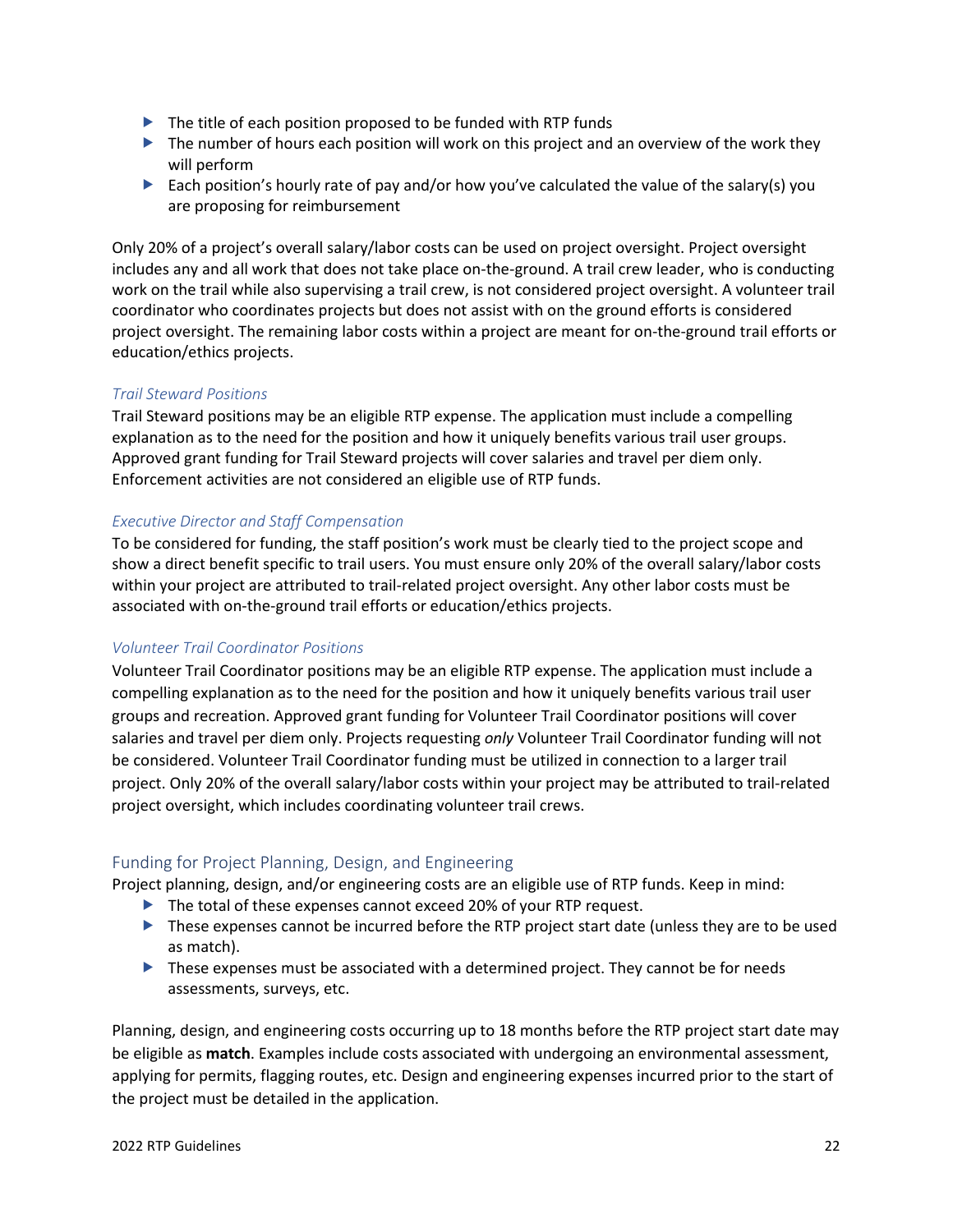When applicable, applications should include project design and engineering information as supplemental documentation to demonstrate the project is ready to proceed.

Consult the RTP Manager if you are unsure about the eligibility of your proposed expenses/match.

### <span id="page-24-0"></span>Travel-Related Costs

Travel-related expenses may be used as proposed project expenses or match. If funded, the state rates applicable during the period of performance must be used for reimbursement. Current state rates for this biennium and/or calendar year are shown below for mileage, per diem, and use of personal property. Use the rates below to build your project budget on your application, bearing in mind the rates may have been updated once you submit a reimbursement request.

#### *Vehicle Mileage*

RTP funds can reimburse miles driven to or from an RTP project site at the current, approved IRS rate<sup>[3](#page-24-1)</sup>. The rate that may be used on the application is \$0.56 per mile. RTP Travel Form must be used to document the miles being reimbursed if an award is made.

#### *Meals by Receipt (at Real Cost)*

Meals by receipt are the most common way to claim meal expenses for RTP projects. A grantee organization may be reimbursed for groceries purchased for RTP-funded trail crew meals. In this case, all itemized grocery receipts and proof of purchase(s) must be included with the reimbursement request.

#### *Meals by Meal Allowance (Per Diem)*

To be eligible for a meal allowance while traveling to/from a RTP project, an individual must be in a travel status for more than three continuous hours within one of the following time ranges. The individual must also be at least 15 miles from the organization headquarters or home, whichever is closer. The RTP Travel Form must be used to document the meal allowances being requested.

| <b>Time Range</b>  | <b>Meal</b><br><b>Allowed</b> | <b>Reimbursement</b> |
|--------------------|-------------------------------|----------------------|
| 12:01am to 10:00am | Morning<br>Meal               | \$7.50               |
| 10:01am to 3:00pm  | Midday Meal                   | \$8.50               |
| 3:01pm to Midnight | <b>Evening Meal</b>           | \$14.50              |

If the individual travels each day from headquarters or home to a specific RTP work site(s) within the vicinity of their headquarters or home, they are not in a travel status.

#### *Lodging*

RTP funds can be used to reimburse lodging costs when an individual is traveling to/from a RTP worksite.

<span id="page-24-1"></span><sup>&</sup>lt;sup>3</sup> If you are seeking reimbursement for more than 1,000 miles driven by one individual in a calendar month, the reimbursement rate for the miles driven over 1,000 miles lowers to \$0.55 per mile.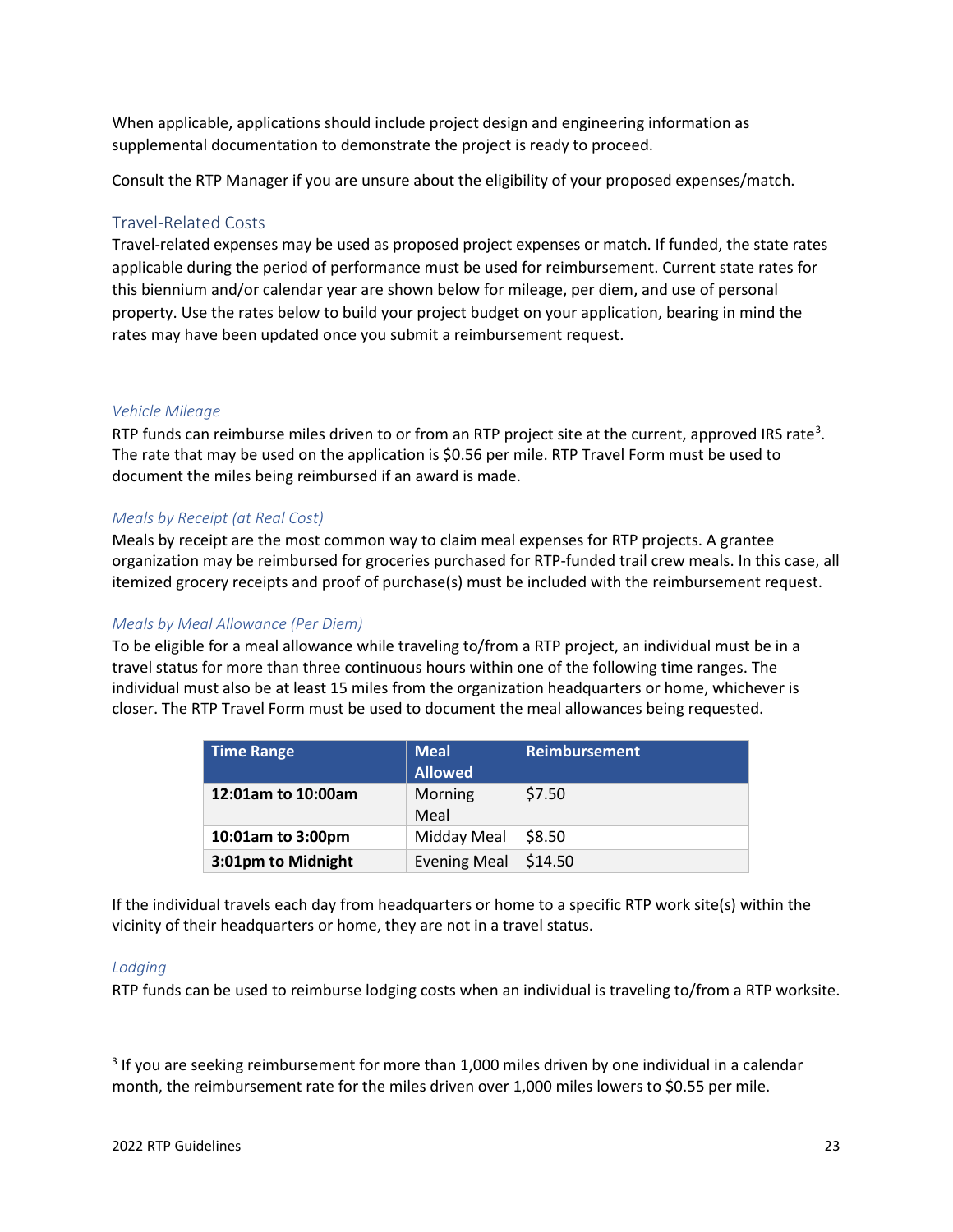If your organization pays for an individual to stay overnight at a commercial facility (hotel, motel, Airbnb, etc.), you may claim out-of-pocket lodging expenses up to the maximum amounts shown below. You must include a receipt and proof of payment along with the RTP Travel Form.

| <b>Primary Destination</b>                      | <b>County</b>                                       | <b>Maximum Lodging Rate</b>                                    |
|-------------------------------------------------|-----------------------------------------------------|----------------------------------------------------------------|
| <b>Standard Rate</b>                            | Applies to all locations without<br>specified rates | \$96                                                           |
| Big Sky / West Yellowstone /<br><b>Gardiner</b> | Gallatin / Park                                     | October $1 - May 31 = $124$<br>June $1 - September 30 = $241$  |
| Helena                                          | Lewis and Clark                                     | \$103                                                          |
| <b>Missoula</b>                                 | Missoula                                            | October 1 - May 31= \$96<br>June $1$ -September 30 = \$131     |
| Kalispell / Whitefish                           | Flathead                                            | September 1 - June 30 = $$96$<br>July $1 -$ August $31 = $177$ |

If an individual stays overnight at a non-receiptable lodging facility (in a tent, camper, or trailer), you may claim \$12 per night for lodging expenses. However, when overnight accommodations are provided at the expense of a government entity (e.g. USFS, DNRC), reimbursement may not be claimed for lodging. The RTP Travel Form must be used to document the lodging expense(s) being requested.

### *Use of Property*

If an individual uses the property listed below specifically for a RTP project, you may claim the appropriate amount for property expenses. The RTP Travel Form must be used to document the property expense(s) being requested.

| <b>Type of Property</b>         | Reimbursement (per day in use) |
|---------------------------------|--------------------------------|
| <b>Motorized OHV or Boats</b>   | \$15.00                        |
| <b>Nonmotorized OHV or Boat</b> | \$5.00                         |
| <b>Horse Trailer</b>            | \$15.00                        |
| <b>Other Trailer</b>            | \$5.00                         |
| <b>Horse (Pack Animal)</b>      | \$16.00                        |

## <span id="page-25-0"></span>Funding for Land Acquisitions/Easements

Land acquisition/easement projects may be eligible for RTP funding but are often a better fit for a land trust or for DNRC's MT-PLAN program. The biggest hurdle for RTP applicants is ensuring all documentation is in place at the time of application to ensure you can meet the RTP's 8-month Reimbursement Request Requirement. Land acquisition projects often experience significant delays and go over budget, making them a difficult fit for the RTP.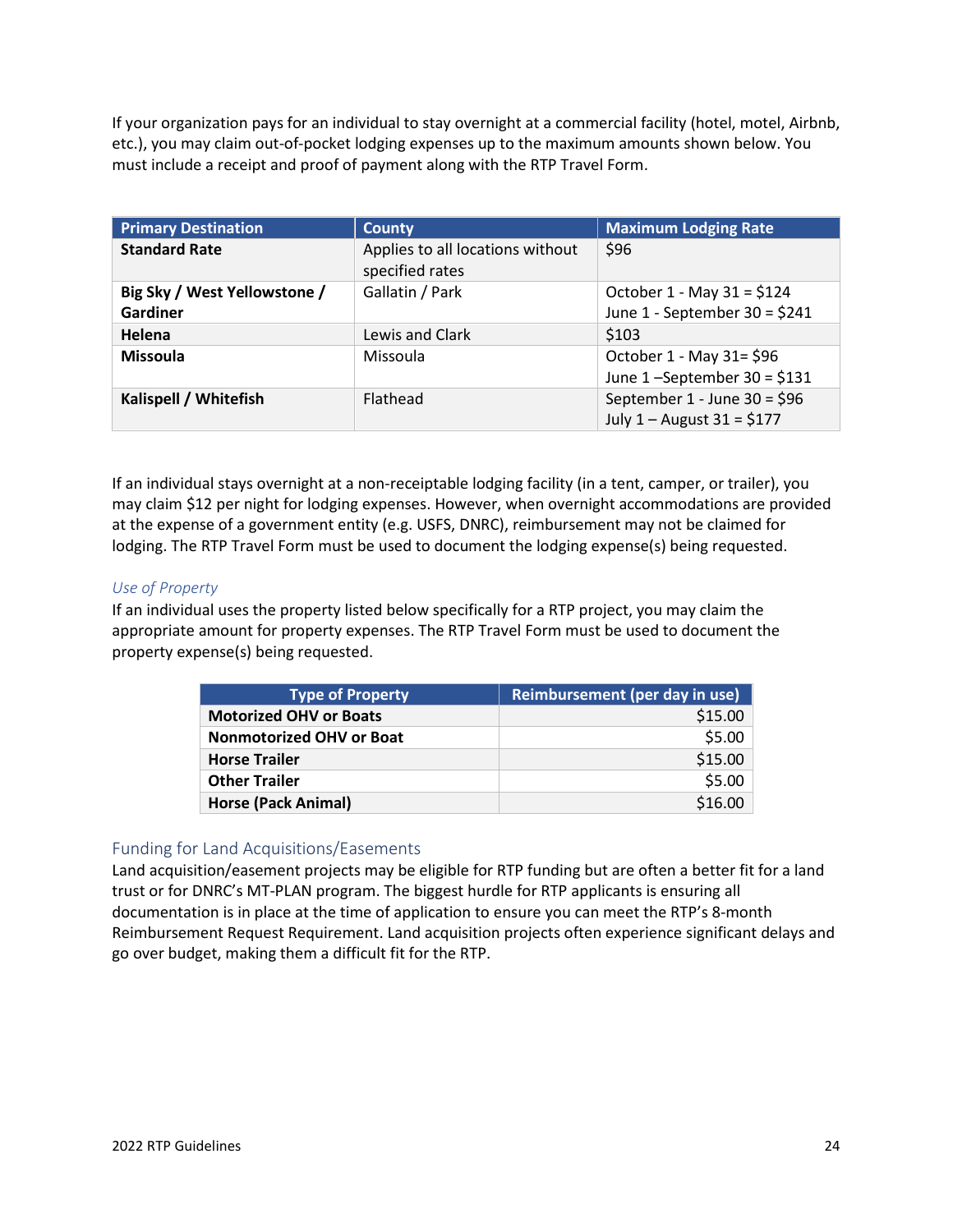# <span id="page-26-0"></span>APPENDIX A: ELIGIBLE/INELIGIBLE PROJECT TYPES AND ACTIVITIES

RTP funds can only reimburse project expenditures incurred after the project start date and identified in the approved Funding Strategy Narrative and Budget forms.

Not all activities are eligible for RTP reimbursement or match. The following is a list of eligible and noneligible project types and expenses.

### <span id="page-26-1"></span>Eligible Project Types

- Trail projects on routes legally designated or otherwise appropriately approved by the land managing agency.
- $\blacktriangleright$  Trails that are not currently under litigation in a court of law.
- Construction and maintenance of trails:
	- Clearing/brushing on federal lands will only be allowed to the standard clearing widths identified in the appropriate federal agency trail guidelines.
	- On federal lands, grants will only be approved for trails legally designated by the appropriate federal agency that are included in recognized forest plans, resource area plans, or travel plans.
	- Broad scale maintenance will require specific trail identification and specific description of work to be accomplished.
	- Weed control related to a trail or trail projects.
- $\blacktriangleright$  Restoration of areas damaged by trail use.
- Development of trailside and trailhead facilities (buildings and facilities that are newly constructed or altered with federal funds are subject to the accessibility requirements contained in the Uniform Accessibility Standards).
- $\blacktriangleright$  Providing trail and trailhead features to assist individuals with disabilities.
- Development of urban trail linkages near homes and workplaces; linkages must connect to a larger trail system.
- Operation of trails-related environmental protection and safety education programs.
- Trails information, ethics education, and interpretive information.
- Acquisition of easements and fee simple title of property for trails.
- Signs and other traffic control devices relating to trail use (such devices must conform to the Manual of Uniform Traffic Control Devices).
- Purchase of trail-specific equipment to be used on a long-term or seasonal basis; equipment must meet Buy America requirements.

#### <span id="page-26-2"></span>Ineligible Project Types and Elements

- **Land acquisition by condemnation.**
- Grant administration expenses claimed as direct costs or matching costs, including, but not limited to salaries or volunteer hours for time spent on grant administration; software for grant administration (i.e., QuickBooks), etc.
- Design and engineering costs for reimbursement that exceed 20% of the grant request.
- Projects intended solely for the purpose of covering environmental evaluation and documentation costs, needs assessments, visitor studies, etc.
- ▶ Facilities (shelters, toilets, picnic tables, benches, etc.) located in park settings which are not clearly and solely for the benefit of trail users versus an enhancement for park users.
- $\blacktriangleright$  Feasibility studies and planning.
- $\blacktriangleright$  Law enforcement activities.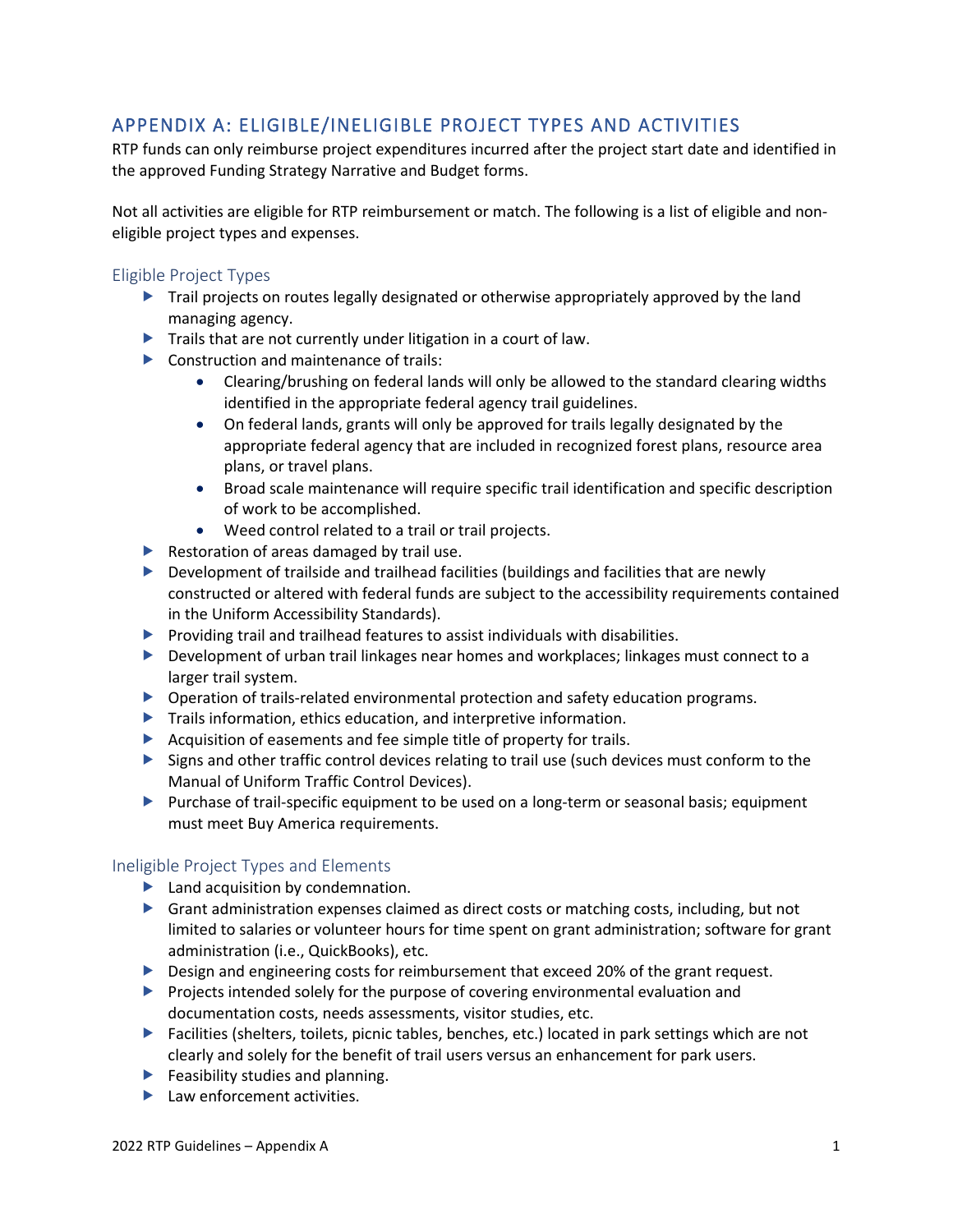- $\blacktriangleright$  Projects managed as profit-making entities.
- Trail projects on routes not legally designated by the appropriate land management agency.
- **Projects that displace fish and wildlife species, reduce habitat effectiveness, cause irreparable** damage to vegetation, soils, water and wild public lands, and/or substantially increase conflicts.
- Trails, or any project pertaining to that trail, currently under litigation in a court of law.
- $\triangleright$  Projects that have the potential to substantially alter legal use patterns or make the trail substantially less desirable for the spectrum of current users.
- Construction of any recreational trail on National Forest System land for any motorized use unless:
	- the land has been designated for uses other than wilderness by an approved forest land and resource management plan or has been released to uses other than wilderness by an Act of Congress; and
	- the construction is otherwise consistent with the management direction in the approved forest land and resource management plan.
- Construction of any recreational trail on Bureau of Land Management land for any motorized use unless the land:
	- has been designated for uses other than wilderness by an approved Bureau of Land Management resource management plan or has been released to uses other than wilderness by an Act of Congress; and
	- the construction is otherwise consistent with the management direction in the approved management plan.
- **Deparations** 1 Upgrading, or otherwise facilitating motorized use or access to recreational trails predominantly used by nonmotorized recreational trail users and on which, as of May 1, 1991, motorized use was prohibited or had not occurred.
- $\blacktriangleright$  Projects that destroy or compromise the special characteristics of roadless lands.
- **EXT** Landscaping that exceeds mitigation planting or reseeding efforts in conjunction with a trail or trailhead construction project.
- Funds associated with improving roads for passenger vehicle use, including roads to trailheads. This includes regrading efforts.
- $\blacktriangleright$  Legal fees.
- Gifts, including clothing, purchased for volunteer work crews or employees.
- Volunteer celebration and recruitment efforts and events.
- $\blacktriangleright$  Professional development events for staff, volunteers, etc.
- $\blacktriangleright$  Budget contingencies.
- $\blacktriangleright$  Transportation facilities, such as bike lanes, sidewalks, and other active transportation facilities—unless small portions complete linkages to trail systems or provide increased trail connectivity.
- $\triangleright$  Skill building facilities that are standalone facilities and not connected to a trail system.
- Conversion of rural/backcountry single track trails to double track trails or the conversion of double track trails to routes wide enough to accommodate motor vehicles (cars, trucks).
- Motorized projects in wilderness study areas or inventoried roadless areas except for projects that rehabilitate areas damaged by use including trails.
- ▶ Work involving an undesignated water trail.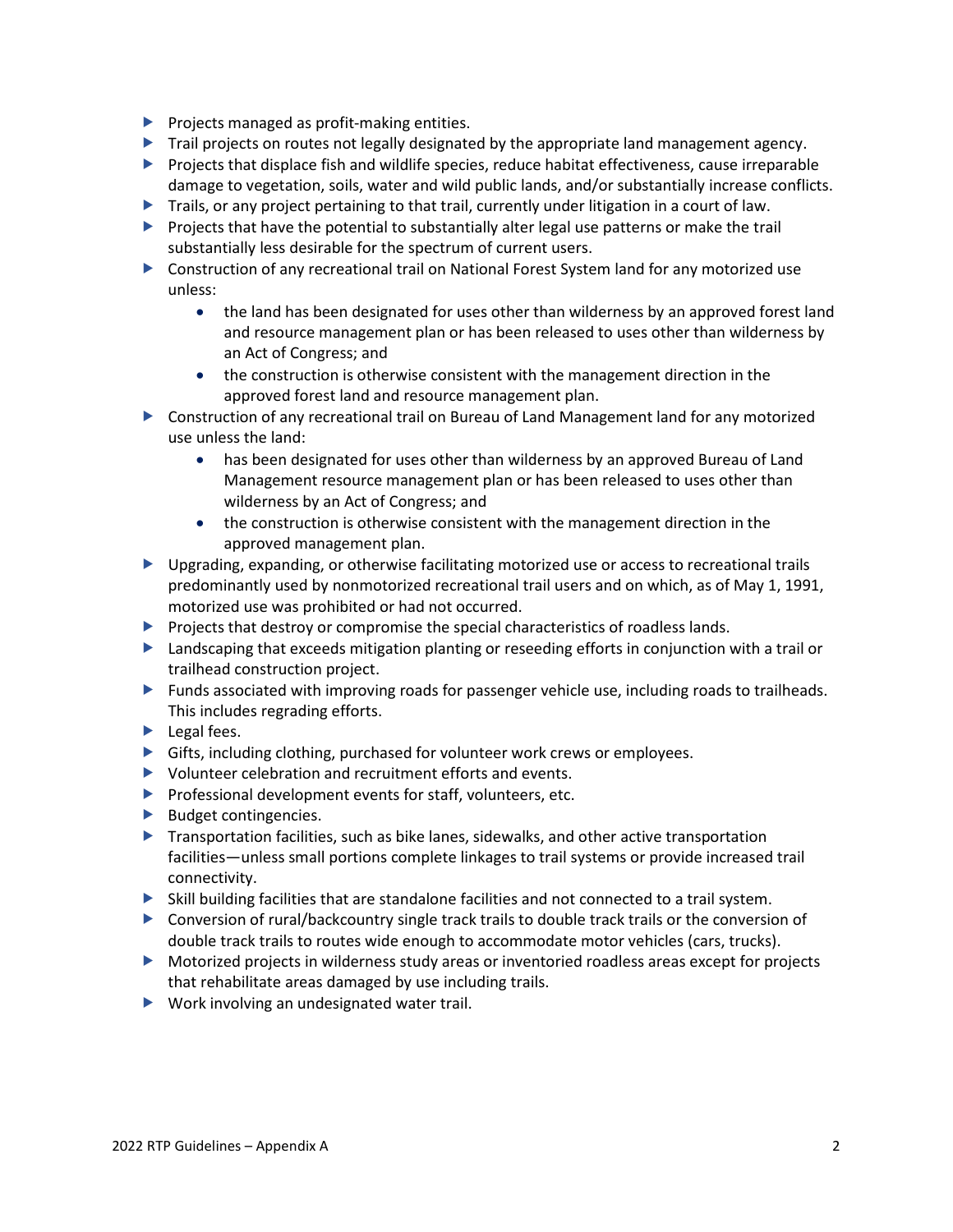# <span id="page-28-0"></span>APPENDIX B: SAM REGISTRATION

### <span id="page-28-1"></span>System for Award Management (SAM) Registration Verification

All entities currently registered in the System for Award Management (SAM) must attach the following SAM Registration Verification page on their RTP application. Due to the switch between DUNS and UEI, your registration verification page may look different than the one below.

Entities that are not registered in the System for Award Management may still apply for an RTP grant. All RTP award recipients must complete their SAM registration and submit the following verification to Montana FWP by the time of award (April 2022).

| <b>SAM Search Results</b><br>List of records matching your search for :<br><b>Record Status: Active</b><br><b>DUNS Number: 809791007</b><br><b>Functional Area: Entity Management, Performance Information</b> |                                                   |                              |  |  |  |
|----------------------------------------------------------------------------------------------------------------------------------------------------------------------------------------------------------------|---------------------------------------------------|------------------------------|--|--|--|
| <b>ENTITY</b>                                                                                                                                                                                                  | Fish, Wildlife And Parks, Montana Department Of   | <b>Status: Active</b>        |  |  |  |
| DUNS: 809791007<br>$+4:$                                                                                                                                                                                       | CAGE Code: 3DKE8                                  | DoDAAC:                      |  |  |  |
| Expiration Date: Dec 1, 2018   Has Active Exclusion?: No                                                                                                                                                       |                                                   | Debt Subject to Offset?: Yes |  |  |  |
| Address: 1420 E 6th Ave<br>City: Helena<br>ZIP Code: 59620-3871                                                                                                                                                | State/Province: MONTANA<br>Country: UNITED STATES |                              |  |  |  |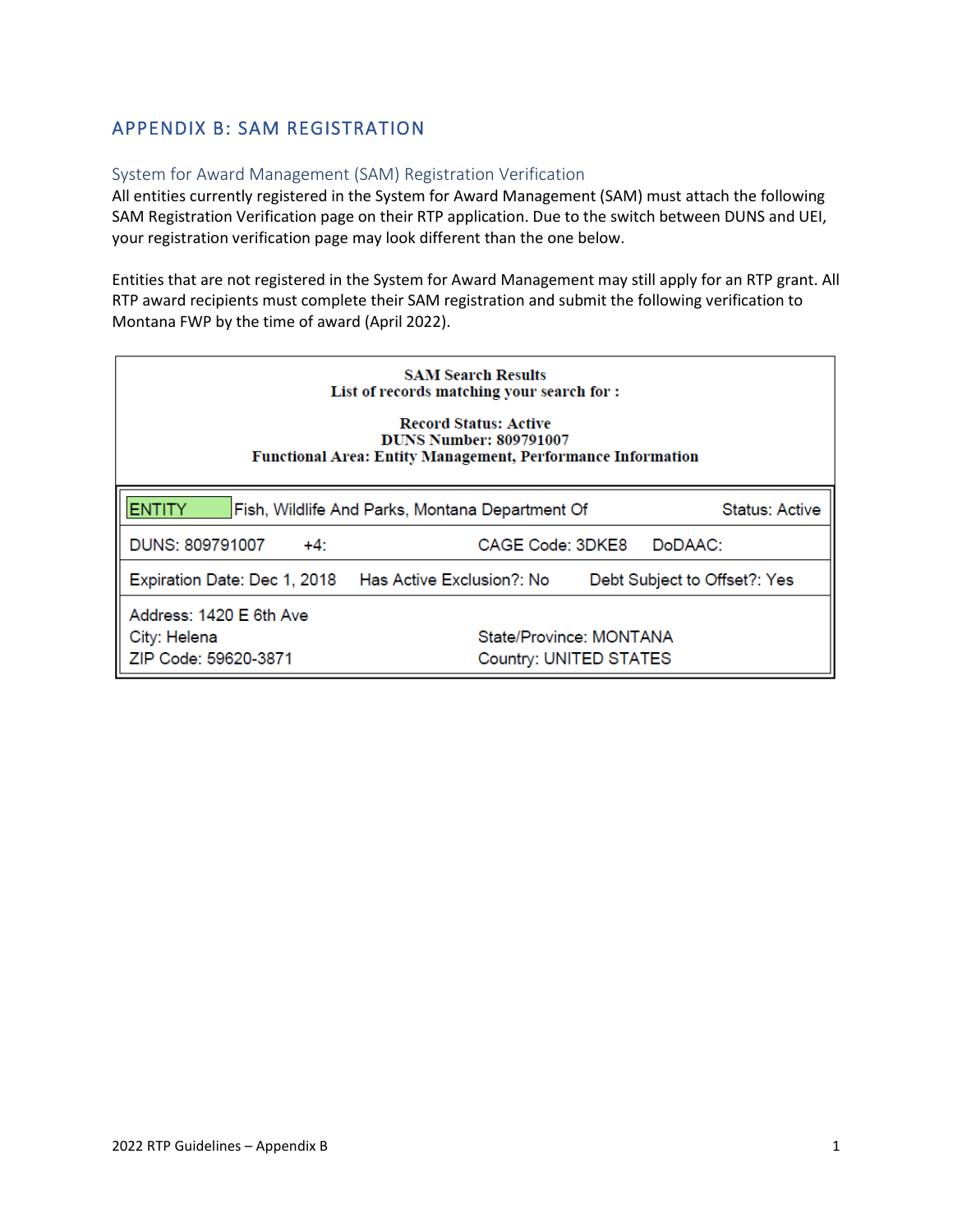# <span id="page-29-0"></span>APPENDIX C: ADA ACCESSIBILITY

The Americans with Disabilities Act of 1990 (ADA) prohibits discrimination against people based on disability. While specific technical standards have not yet been finalized for recreation facilities (including recreational trails), state and local government trail developers and operators nevertheless have statutory responsibilities to provide opportunities for the participation of people experiencing disabilities. Federal laws that affect the design, construction, alteration, and operation of trail facilities include the Architectural Barriers Act of 1968 (ABA), the Rehabilitation Act of 1973, and the ADA.

Current regulations implementing these statutes contain requirements that apply to existing trail construction and program operations and adopt technical standards to guide new trail construction and alterations of existing networks:

- Buildings and facilities newly-constructed or altered with Federal funds are subject to the accessibility requirements contained in the Uniform Federal Accessibility Standards (UFAS), the standard currently referenced in the ABA.
- Accessibility in federally-assisted programs is governed by the requirements of the USDOT regulations (49 CFR part 27) implementing Section 504 of the Rehabilitation Act (29 U.S.C. 794).

At the time of latest revision of this document, the ADA is the newest legislation intended to improve access for people experiencing disabilities. The U.S. Department of Justice's (DOJ) title II implementing regulations (28 CFR part 35) describe the obligations of state and local governments for existing facilities and program operations and require title II entities (public entities) to comply with either UFAS or the Americans with Disabilities Act Accessibility Guidelines (ADAAG) developed by the U.S. Architectural and Transportation Barriers Compliance Board (the Access Board) when newly constructing or altering facilities. Private sector entities, including lessees, concessionaires, and contractors to State and local governments, are governed by the DOJ title III implementing regulations, which adopt ADAAG as the standard for accessible design.

A Regulatory Negotiation Committee reported to the U.S. Architectural and Transportation Barriers Compliance Board (Access Board) on September 15, 1999. The Committee developed Americans with Disabilities Act Accessibility Guidelines (ADAAG) for picnic and camping facilities, beach access routes, and trails. For more information see[: http://www.access-board.gov/guidelines-and-standards.](http://www.access-board.gov/guidelines-and-standards)

The federal guidance for RTP also includes a webpage dedicated to accessibility guidance: [https://www.fhwa.dot.gov/environment/recreational\\_trails/guidance/accessibility\\_guidance/](https://www.fhwa.dot.gov/environment/recreational_trails/guidance/accessibility_guidance/)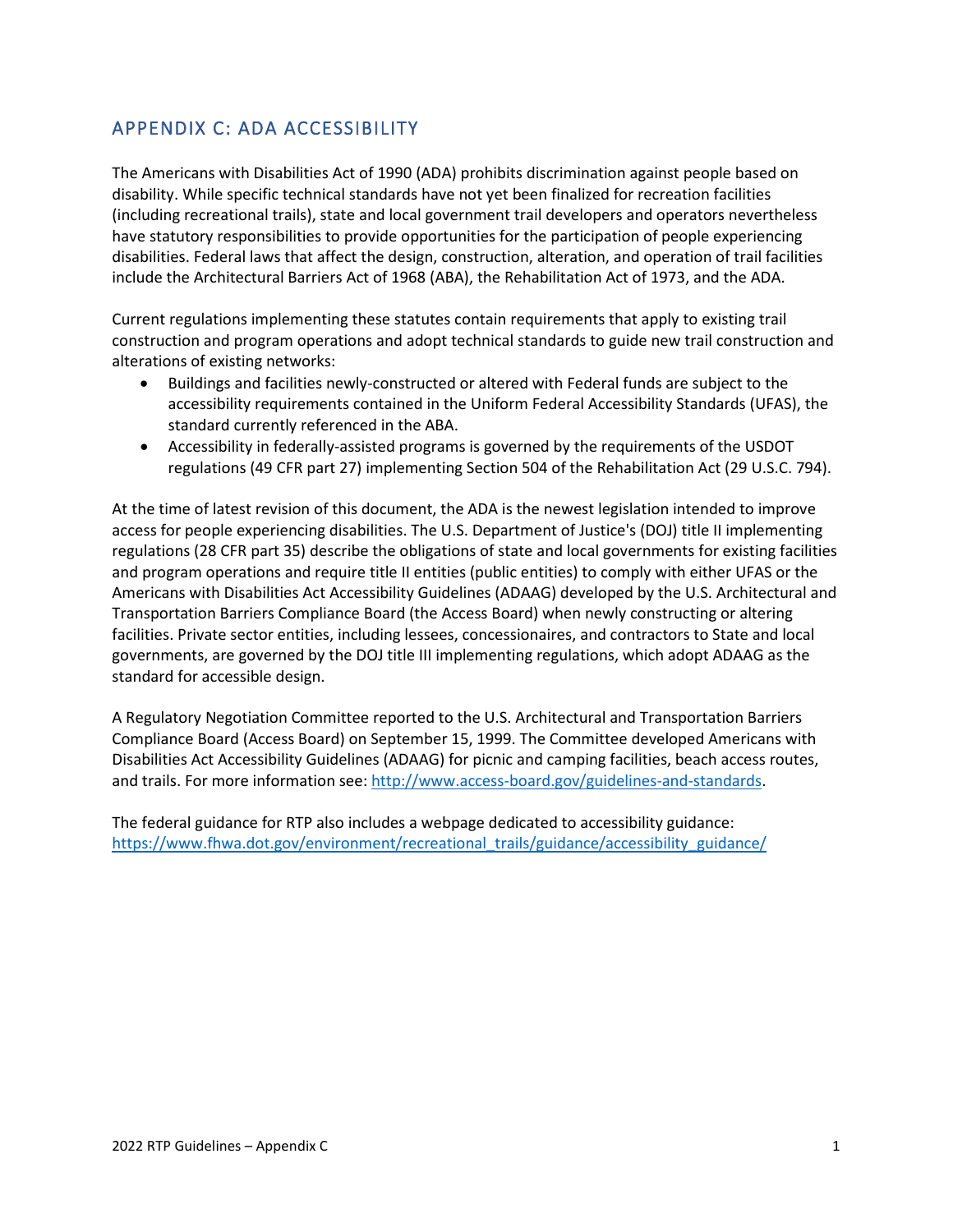# <span id="page-30-0"></span>APPENDIX D: CONDITIONS FOR A CATEGORICAL EXCLUSION

Recreational Trails Program projects are eligible to qualify for a Federal Highway Administration Categorical Exclusion under NEPA (23 CFR 771.117(c)(23)) and MEPA (ARM 18.2.261(2)(w)). In accordance with 23 CFR 771.117(a), a project may be considered a Categorical Exclusion if it does not cause significant environmental impacts and does not involve unusual circumstances as described in 23 CFR 771.117(b) or ARM 18.2.261(5).

A project must therefore meet the conditions below to be approved for a FHWA Categorical Exclusion under NEPA and MEPA. Specifically, it must be demonstrated that an individual project will not:

- 1. Involve the acquisition of more than a minor amount of right-of-way (an acquisition is considered more than minor if it will involve more than a quarter of the parcel or substantially affect the functionality of the primary structure on the property);
- 2. Result in a determination of adverse effect on historic properties pursuant to Section 106 of the National Historic Preservation Act;
- 3. Have a significant impact to planned growth or land use for the area;
- 4. Be expected to induce controversy on environmental grounds;
- 5. Require a US Army Corps of Engineers Clean Water Act Section 404 permit other than a Nationwide Permit or a General Permit;
- 6. Require work encroaching on a regulatory floodway or work affecting the base flood elevation of a water course or lake, pursuant to Executive Order 11988 as amended and 23 CFR 650 subpart A;
- 7. Require construction in, across, or adjacent to a river designated as a component of, or proposed for inclusion in, the National System of Wild and Scenic Rivers published by the US Department of Interior/US Department of Agriculture;
- 8. Affect federally listed or candidate species, or proposed or designated critical habitat, or have impacts subject to the conditions of the Bald and Golden Eagle Protection Act; and
- 9. Have impacts on migratory birds subject to the conditions of the Migratory Bird Treaty Act.

Applicable environmental laws must be satisfied by the RTP grantee and land management agency involved in the project whether that project is on federal, state, county, city or private land.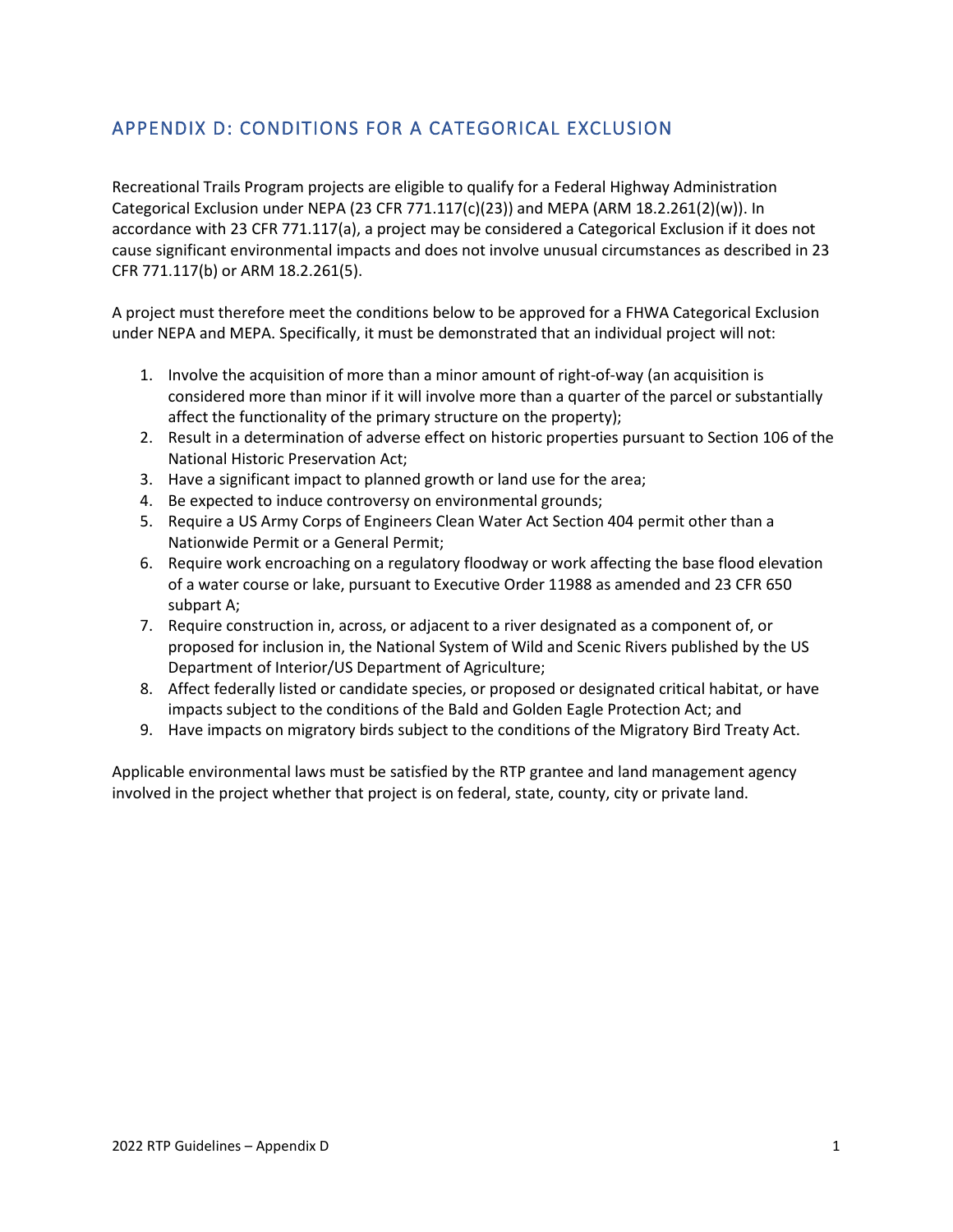<span id="page-31-0"></span>

|                                                                          | <b>Documentation of Project</b><br>Support/Approval                                                                    | <b>Documentation of Landowner Permissions</b>                                                           |                                                                                                                                                                          |                                                                                                             | <b>Documentation of Public Access</b>                                                    |                                                                                                                    |
|--------------------------------------------------------------------------|------------------------------------------------------------------------------------------------------------------------|---------------------------------------------------------------------------------------------------------|--------------------------------------------------------------------------------------------------------------------------------------------------------------------------|-------------------------------------------------------------------------------------------------------------|------------------------------------------------------------------------------------------|--------------------------------------------------------------------------------------------------------------------|
| <b>IF</b>                                                                | <b>THEN</b>                                                                                                            | IF                                                                                                      | <b>THEN</b>                                                                                                                                                              | <b>And THEN</b>                                                                                             | IF                                                                                       | <b>THEN</b>                                                                                                        |
| Your<br><b>Organization is</b>                                           | A Letter of<br><b>Commitment</b><br>from your<br><b>Organization is</b>                                                | Your<br><b>Organization</b>                                                                             | <b>Documentation</b><br>permitting your<br>organization to<br>access the land is                                                                                         | <b>Documentation</b><br>permitting the project<br>work upon the land is                                     | <b>The land</b><br>the project<br>will be on<br>is                                       | <b>Documentation</b><br>guaranteeing Public<br><b>Access is</b>                                                    |
| A private or<br>nonprofit<br>organization                                | Required from the<br>organization's<br>leadership<br>committing to the<br>proposed project<br>if funding is<br>awarded | Owns the land<br>upon which<br>your proposed<br>project will<br>take place                              | Not required                                                                                                                                                             | Not required                                                                                                | Publicly<br>owned<br>(municipal,<br>state,<br>federal,<br>tribal)                        | Not required                                                                                                       |
|                                                                          |                                                                                                                        |                                                                                                         |                                                                                                                                                                          |                                                                                                             |                                                                                          |                                                                                                                    |
| A public<br>(municipal,<br>state, tribal, or<br>federal)<br>organization | Not required<br>Plans to use<br>land owned by<br>a public entity<br>to do project<br>work                              | Not required                                                                                            | Required, in the form<br>of an agreement<br>allowing applicant to<br>conduct the type of<br>project work (winter                                                         | Private,<br>including<br>owned by a<br>nonprofit                                                            | Required, in the<br>form of a legal<br>agreement<br>guaranteeing public<br>access to the |                                                                                                                    |
|                                                                          |                                                                                                                        |                                                                                                         |                                                                                                                                                                          | grooming, summer                                                                                            |                                                                                          | project/land for the<br>next 15 years*                                                                             |
|                                                                          |                                                                                                                        | Plans to use<br>land owned by<br>a private entity<br>(including<br>nonprofits) to<br>do project<br>work | Required, in the form<br>of a legal agreement<br>allowing your<br>organization<br>permission to access<br>the land for at least<br>the duration of the<br>project period | maintenance, etc.), or<br>specific project work<br>(building a trail,<br>constructing a<br>trailhead, etc.) |                                                                                          | *The exception is<br>for winter grooming<br>on private land.<br>Agreements must<br>be for a minimum of<br>5 years. |

# APPENDIX E: LOGIC MODEL FOR RTP DOCUMENTATION REQUIREMENTS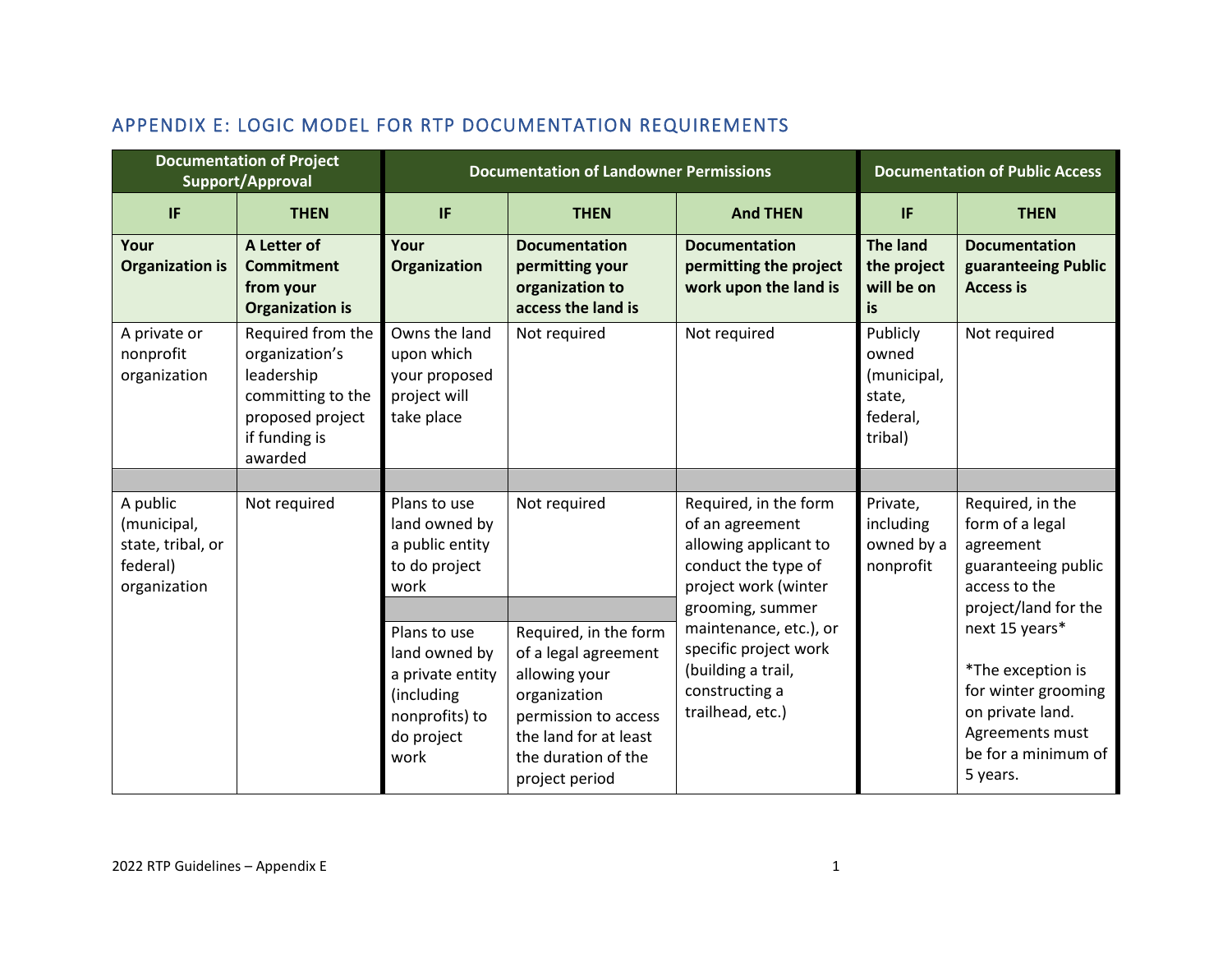| <b>Documentation of Match</b><br><b>Commitment</b>                                                             |                                                                                                                               | <b>Documentation of Maintenance</b><br><b>Commitment</b>                                                                                                                     |                                                                                                                   |                                                                                                                                                                                      | Documentation of Right-of-Way, Railroad, and Public Utility<br><b>Certifications</b>                                                                                                                                                           |
|----------------------------------------------------------------------------------------------------------------|-------------------------------------------------------------------------------------------------------------------------------|------------------------------------------------------------------------------------------------------------------------------------------------------------------------------|-------------------------------------------------------------------------------------------------------------------|--------------------------------------------------------------------------------------------------------------------------------------------------------------------------------------|------------------------------------------------------------------------------------------------------------------------------------------------------------------------------------------------------------------------------------------------|
| <b>IF</b>                                                                                                      | <b>THEN</b>                                                                                                                   | IF                                                                                                                                                                           | <b>THEN</b>                                                                                                       | IF                                                                                                                                                                                   | <b>THEN</b>                                                                                                                                                                                                                                    |
| <b>Your proposed</b><br>project and RTP<br>budget                                                              | A letter of<br>commitment is                                                                                                  | <b>Your application</b><br>and proposed<br>project                                                                                                                           | A letter of<br>commitment<br>is                                                                                   | Your proposed project                                                                                                                                                                | You must provide documentation<br>of                                                                                                                                                                                                           |
| Reference<br>project match<br>supplied from<br>another entity<br>(cash, donation,<br>volunteer labor,<br>etc.) | Required from<br>the entity stating<br>their<br>commitment, the<br>type and amount<br>of the<br>commitment, to<br>the project | Reference work that<br>will be maintained<br>by another entity in<br>the future (for<br>instance, if a trail<br>you constructed will<br>be maintained by<br>your local City) | Required from<br>the entity<br>stating their<br>commitment<br>and plans to<br>the future of<br>the project        | Includes trail<br>construction or<br>improvements along any<br>State Highway right-of-<br>way (including many<br>shared-use paths)                                                   | Contacting your local Montana<br>Department of Transportation<br>(MDT) office and any additional<br>documentation requirements<br>required by MDT                                                                                              |
|                                                                                                                |                                                                                                                               |                                                                                                                                                                              |                                                                                                                   |                                                                                                                                                                                      |                                                                                                                                                                                                                                                |
| Are composed<br>entirely of<br>expenses<br>incurred and<br>committed<br>from your<br>organization              | Not required                                                                                                                  | Will be maintained<br>by your organization<br>in the future and<br>does not include the<br>resurfacing or<br>construction of a<br>trail                                      | Not required<br>but suggested                                                                                     | Includes railroad-related<br>facilities or traffic<br>control devices located<br>within the limits or<br>corridor of your project<br>(including signs,<br>markings, crossings, etc.) | Certification of coordination with<br>the railroad/utility and one of the<br>following outcomes:<br>No railroad/utility<br>facilities will be affected<br>All railroad/utility work<br>will be completed prior to<br>the start of project work |
|                                                                                                                |                                                                                                                               | Will be maintained<br>by your organization<br>in the future but<br>does include the<br>resurfacing or<br>construction of a<br>trail                                          | Required,<br>stating what,<br>when, and by<br>who<br>maintenance<br>will be done in<br>the short and<br>long-term | Includes work within a<br>right-of-way or includes<br>public utility facilities<br>within the limits or<br>corridor of your project                                                  | Arrangements are in place<br>to have railroad/utility<br>work undertaken during<br>project work                                                                                                                                                |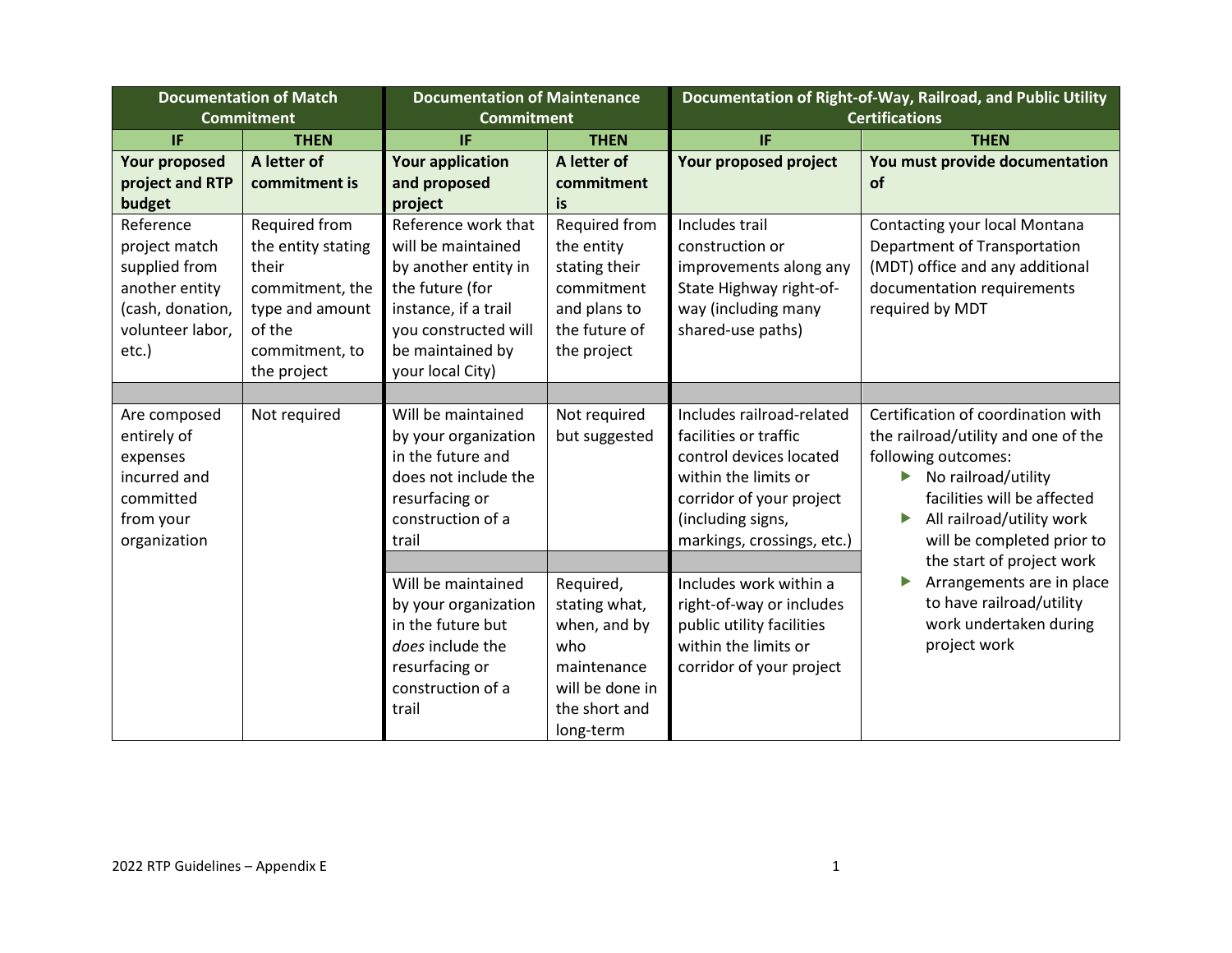# <span id="page-33-0"></span>APPENDIX F: RTP 2022 APPLICATION PRELIMINARY REVIEW RUBRIC

The Internal Review Panel performs a technical review of each application based on the rubric presented below. Failure to meet a criterion results in a checkmark in the appropriate column. If an application has one or more check marks in column A, or two or more check marks in column B, the application will not move forward for consideration.

| <b>Criteria</b>                                                     | <b>Additional Details</b>                                                                                                                                                                                                                                                                                                                             | <b>Column A</b> | <b>Column B</b> |
|---------------------------------------------------------------------|-------------------------------------------------------------------------------------------------------------------------------------------------------------------------------------------------------------------------------------------------------------------------------------------------------------------------------------------------------|-----------------|-----------------|
| The<br>application is<br>complete.                                  | All questions have been<br>answered to a minimum level<br>necessary to score and<br>understand the project. All<br>necessary documents have been<br>attached and are readable.                                                                                                                                                                        | <b>NA</b>       |                 |
| The project is<br>an eligible use<br>of RTP funds.                  | "Project" refers to the overall<br>scope and goals presented in<br>the application. Small instances<br>of ineligible budget line items<br>will not result in the application<br>failing preliminary review unless<br>otherwise noted.                                                                                                                 |                 | <b>NA</b>       |
| The project is<br>ready to<br>proceed.                              | The timeline presented in<br>application corresponds to the<br>grant period. All necessary<br>permits, agreements,<br>environmental documentation,<br>etc. have been completed and<br>compiled. The project scope of<br>work is attainable within the<br>grant period.                                                                                |                 | <b>NA</b>       |
| The match<br>requirement<br>has been met.                           | For all applicants, the match<br>requirement is 10% of the total<br>project cost.                                                                                                                                                                                                                                                                     | <b>NA</b>       |                 |
| The<br>environmental<br>review<br>requirements<br>have been<br>met. | The appropriate environmental<br>review documentation has been<br>uploaded. The uploaded<br>documentation demonstrates a<br>willingness from the applicant to<br>complete the document to the<br>best of their ability. The<br>documentation is pertinent to<br>the project, scaled<br>appropriately, and signed by all<br>necessary representatives. |                 | <b>NA</b>       |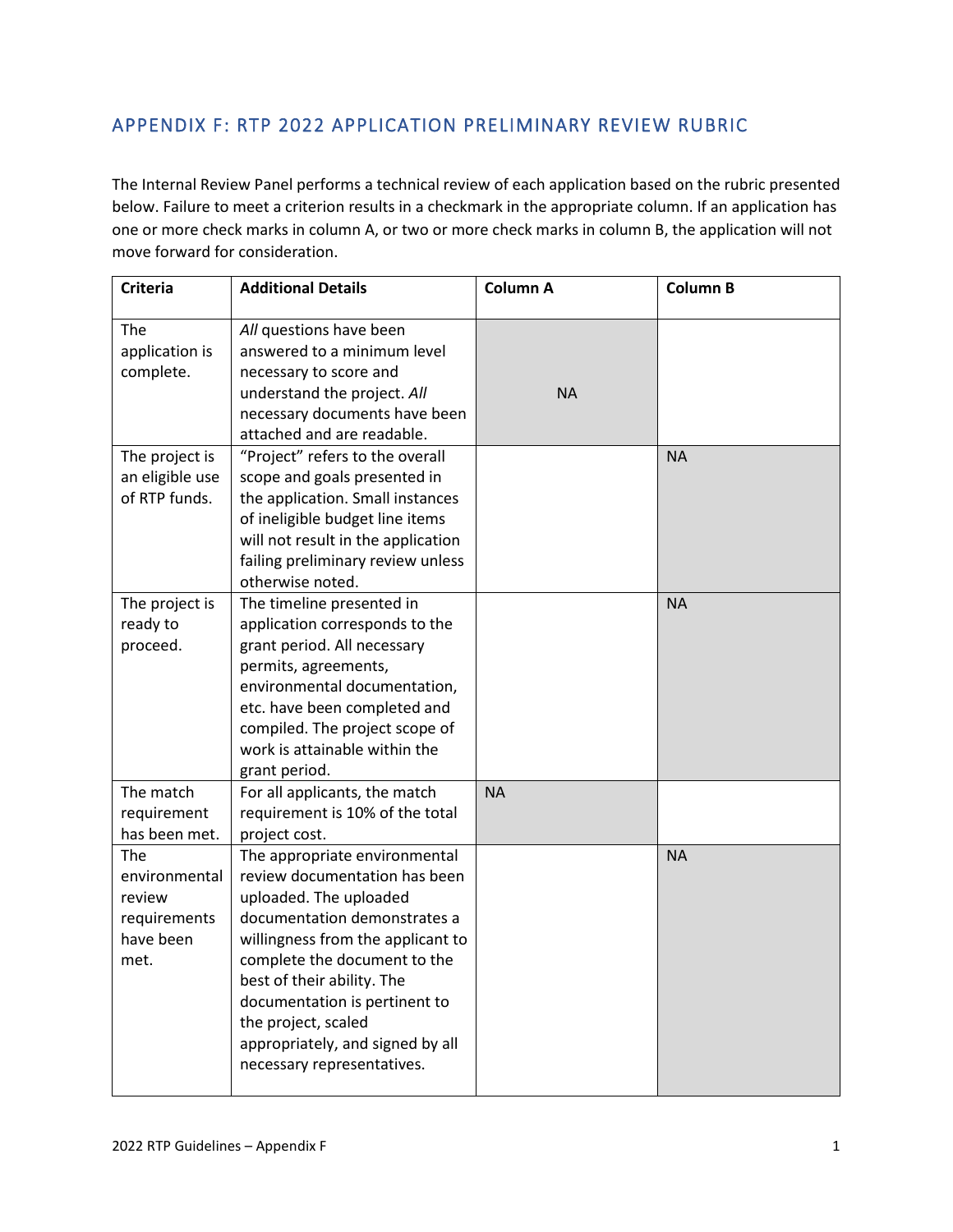|                                                                                                                                                | Federal agencies may upload<br>draft environmental<br>documentation with a memo<br>stating when the expected<br>decision will be finalized, if this<br>finalization date is prior to<br>March 15.                                                       |           |           |
|------------------------------------------------------------------------------------------------------------------------------------------------|---------------------------------------------------------------------------------------------------------------------------------------------------------------------------------------------------------------------------------------------------------|-----------|-----------|
| The<br>application<br>includes<br>adequate<br>landowner<br>permission.                                                                         | Adequate landowner permission<br>allows for continuous public<br>use/access. If the applicant is<br>operating on public land, a<br>signed agreement valid for the<br>term of the grant with the<br>appropriate public land agency<br>has been uploaded. |           | <b>NA</b> |
| The<br>application<br>includes<br>approval of<br>the project<br>from the<br>applicant<br>organization's<br>leadership, if a<br>private entity. | A signed and dated letter<br>attesting to this approval<br>accompanies the application.                                                                                                                                                                 | <b>NA</b> |           |
| At the time of<br>application,<br>the<br>applicant's<br>risk level with<br>FWP is below<br>"High Risk".                                        | All new applicants are<br>designated at a medium risk<br>level. Applicants with open<br>Outdoor Recreation awards that<br>are not in compliance or have<br>not shown substantial progress<br>are designated as high risk.                               | <b>NA</b> |           |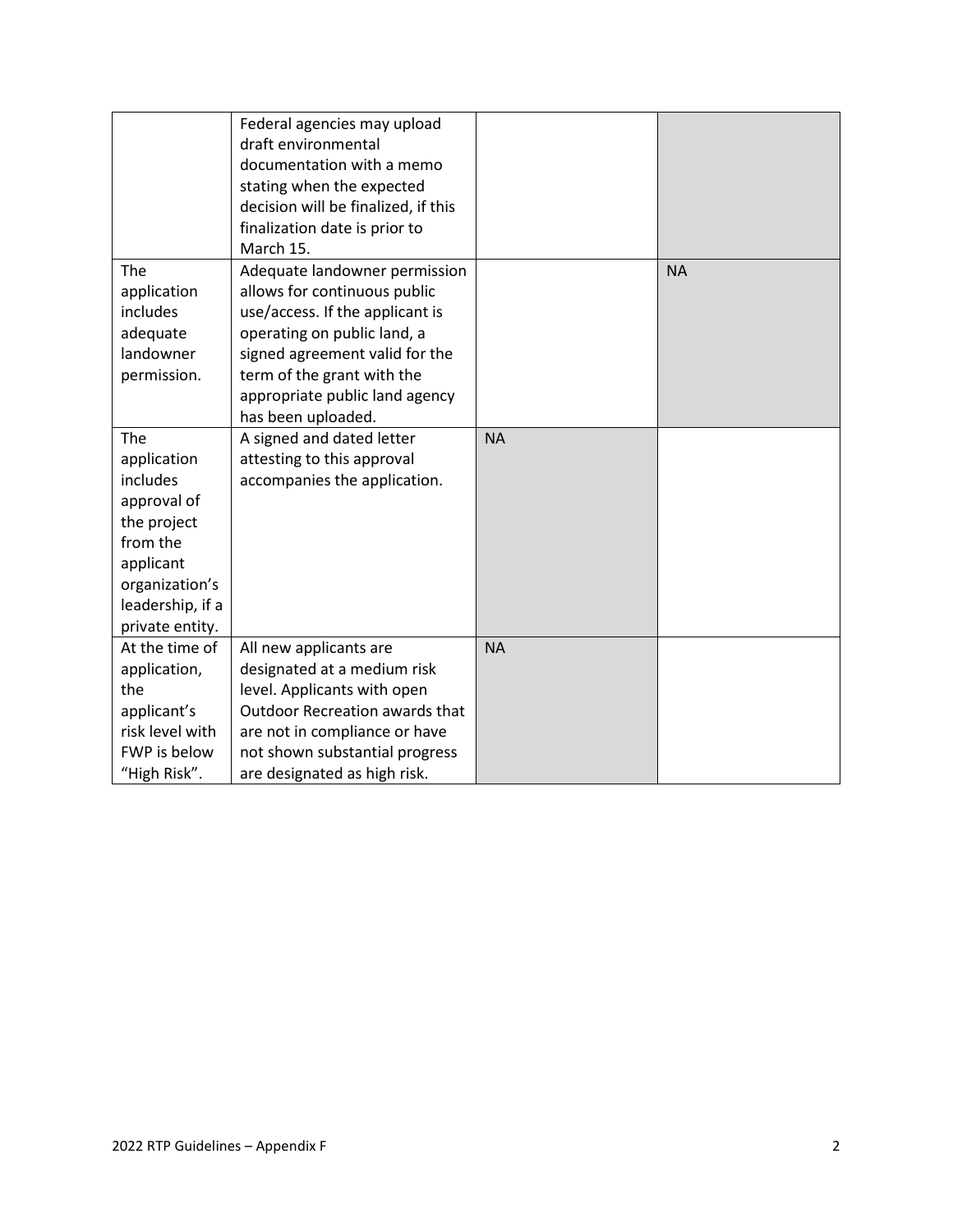# <span id="page-35-0"></span>APPENDIX G: FAQS ABOUT MATCH, FINANCIAL TRACKING, AND REQUIRED FORMS

#### <span id="page-35-1"></span>What is Match?

Match contributions are project costs that are *not* paid by subaward or award funds. Rather, they are paid by you (the recipient) or a third party (a project partner or beneficiary). Match is also known as "cost share" because you are sharing in the government's costs for your project.

There are two types of match:

*Cash match* is a contribution of actual cash to the project or a project-related expense that can be verified. It can range from cash donations, to funds from a grant or loan program, to state or local appropriations, to corporate contributions. It can also include the costs of employee salaries and benefits, the supplies you buy, or the cost of hiring a contractor — whether paid by you, your project partners, or beneficiaries.

*In-kind match* is a non-cash contribution. Donations may take the form of supplies, facilities, services, equipment, travel, indirect costs on a per-program basis, or volunteer labor.

Whether cash or in-kind, every match contribution must clearly support your project.

#### <span id="page-35-2"></span>What can NOT be considered as match in the Outdoor Recreation Programs?

- ▶ For any Outdoor Recreation grant program, match provided via another Outdoor Recreation grant award must be clearly noted at the time of application.
- For any Outdoor Recreation grant program, match must be confirmed at the time of application. This means that proposing match from a non-confirmed, non-awarded grant is not allowable.
- For any Outdoor Recreation grant program, if the recipient is internal (a state park, Montana WILD, a regional office, etc.), all match needs to be verified by the Financial Assistance and Compliance Bureau prior to submitting a grant application. No match can be drawn from cost pools funded through federal indirect cost shares (FWP Design and Construction, for example).
- $\blacktriangleright$  All match must be approved at the time of award by being incorporated into the award agreement to be used as match for the project. Budgets, including matching expenses, may be adjusted post-award, but expenses must be approved by the program manager before being incurred.

#### <span id="page-35-3"></span>How do I assign value to cash match?

When it comes to cash match, there is either actual cash or a verifiable expense for the item, so the process of determining the value of match contribution is usually straightforward.

Personnel costs: if you (or a project partner) contribute an employee's time to help on the project, the contribution should be valued at the employer's actual cost of the salaries/wages/benefits. That is, it should include both compensations paid to the employee and the employer's payroll costs (taxes, workers comp, and insurance) per employee. The value can be stated as an hourly or daily cost.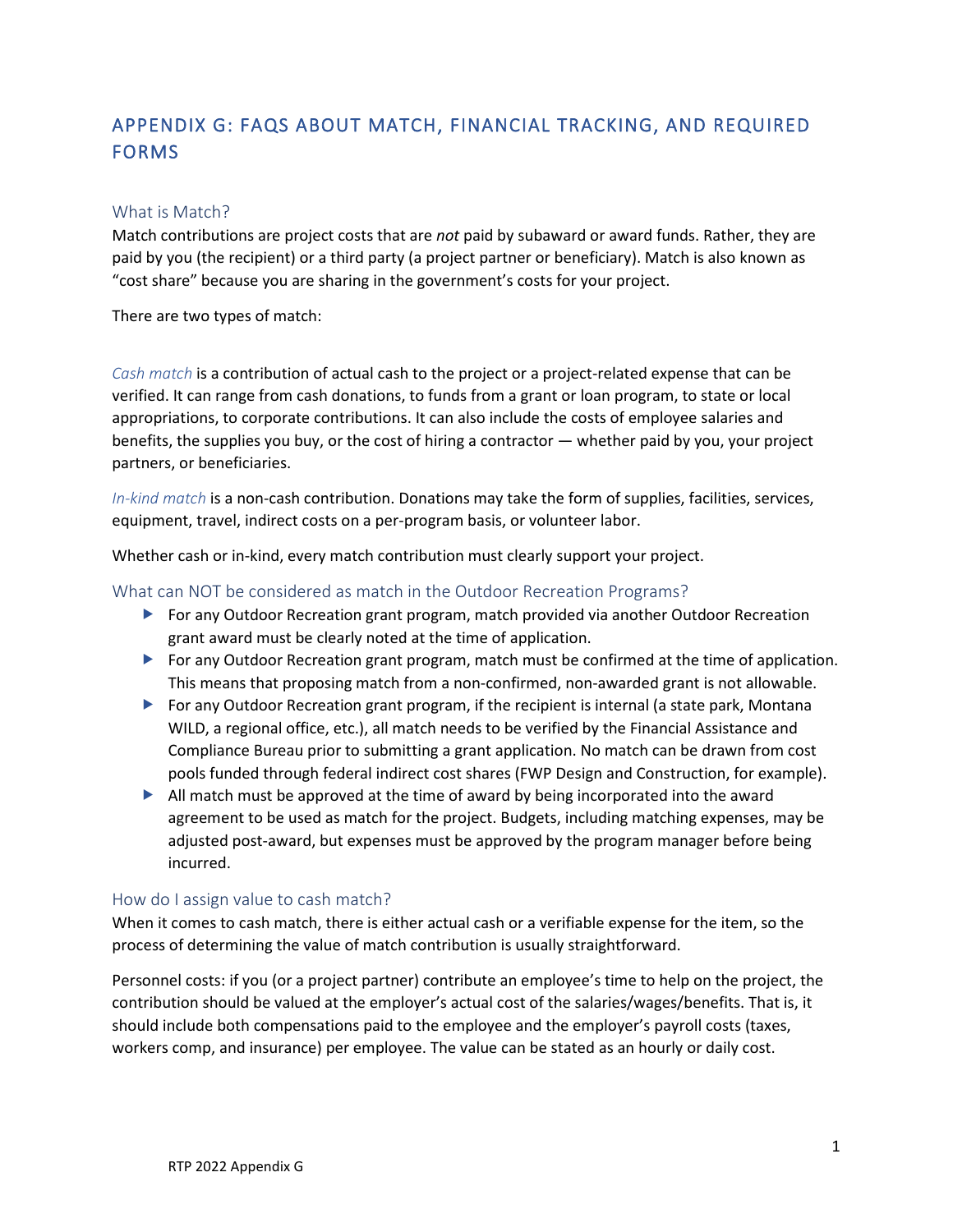#### <span id="page-36-0"></span>How do I determine a value for in-kind match?

In-kind contributions usually do not have a known dollar cost, but an estimate of value can be arrived at based on market rates or the cost of similar items. A rule of thumb is to consider what a reasonable and prudent person would pay for the item.

*General Expenses* are generally valued at fair market value at the time of donation. Sometimes this means the price you would pay if you were to purchase the item. Other times, it's more appropriate to consider the cost of renting or using the item for a short period of time. Examples of expenses include supplies or materials; the use of office space, a conference room, or other facility; the use of equipment; and donated services.

*Overhead, facilities and administration rate, or indirect costs* represent the expenses of doing business that are not readily identified with a particular grant, contract, or project function. Examples include rent and utilities, accounting department costs and personnel department costs, executive salaries, etc.

*Travel* expenses have set values. Meal and lodging costs are determined by the State of Montana and are updated on a regular basis. Mileage expenses are reimbursed at the federal rate set by the IRS.

*Volunteer labor cost estimates* are used when a person is not being paid for their time by your organization or other project partners. There are two types of volunteer labor:

- $\triangleright$  Skilled volunteer labor is when a volunteer provides labor in a specialized field that they are qualified to provide. For instance, if an attorney spent 5 hours volunteering legal services, those hours would be valued at the regular legal fee rate. That legal fee rate would need to be supported. If that same attorney spent 5 hours providing trail maintenance, those hours would be considered general volunteer labor instead of skilled.
- **General volunteer labor** is when a person provides labor for standard, general work that they are not an expert in. FWP uses a set rate for this labor. Currently, that rate is \$25 per hour for calendar year 2022.

#### <span id="page-36-1"></span>What to record when keeping track of match and expenses to be reimbursed?

- ▶ Who: Who did it, provided it, or paid for it, and on whose behalf?
- **What:** What was done, purchased, or donated?
- **Why:** Why is it being included? How did it benefit the project?
- **When:** When did the activity occur? When was the expense incurred and paid?
- ▶ **How Much?** What is the dollar value of the match and how did you arrive at the number?

#### <span id="page-36-2"></span>How do I document match and expenses?

Match and reimbursed expenses require the same documentation. Examples of documentation, by category, are as follows:

 **Salary/Wages/Benefits:** Timesheets, pay stubs, cancelled checks, payroll records, or combined spending records. Costs for the project must be highlighted, identified, or tracked if an entire timesheet, paystub, or payroll record does not directly tie to the funded project. If match and reimbursed expenses are split on any record (for instance, if one employee's total timesheet was for the total project, and 90% was requested for reimbursement and 10% was provided as match), this split must be clearly identified.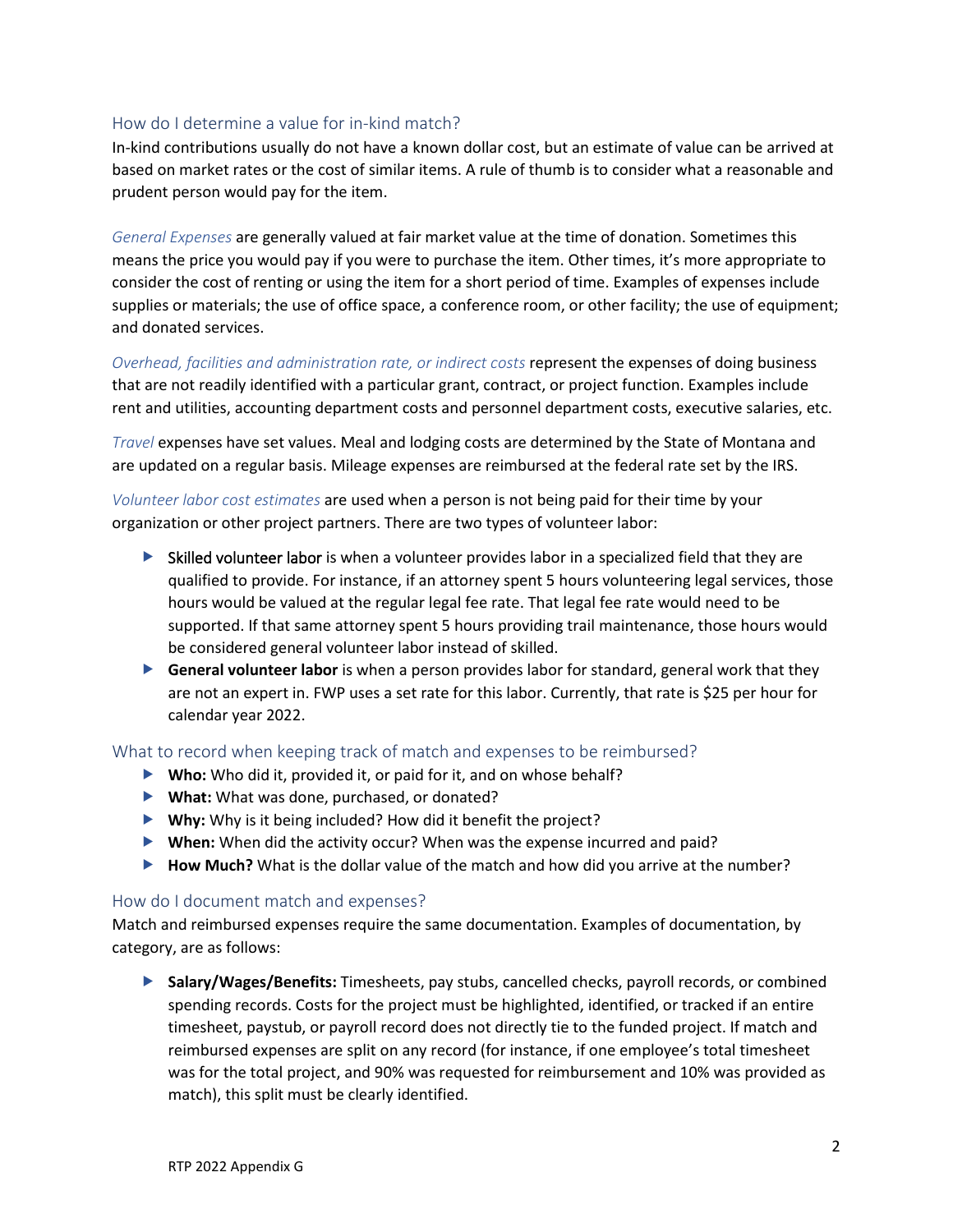- **General Expenses:** Invoices, receipts, check stubs, and financial reports.
- **Overhead, Facilities and Administration, Administrative, or Indirect Costs:** For non-federal awards (RTP), no supporting documentation is required. For federal awards (RTP), documentation is required of a federally negotiated indirect cost rate, whether approved or pending approval. No documentation is required to claim de minimis on federal awards.
- **Payments to Contractors:** Documentation that procurement processes have been followed. Invoices, receipts, contracts, check stubs, and financial reports.
- **Volunteer Time:** The Outdoor Recreation programs require specific logs to be completed by volunteers to track general volunteer labor. These logs may also be used to track skilled volunteer labor. Documentation to support the skilled volunteer labor rate will be required as well. These logs are available on the Outdoor Recreation programs webpages.
- **Donated Goods and Services:** Documentation of how you arrived at fair market value. Generally, this is in the form of a \$0 invoice from the donator of the good or service showing the value of the good or service.
- **Grooming:** Grooming match and reimbursed expenses must be captured through grooming logs. These grooming logs are available on our Outdoor Recreation program webpages.
	- **Note:** Grooming logs capture the activity of running the machines. The cost of running the machine is the grooming rate. If volunteers are running the groomers, their hours to do so may also be captured via the standard volunteer rate. Hybridized logs, where grooming and volunteer hours can be captured simultaneously, may be requested of, and approved by the program manager.
	- **Note:** Grooming logs and rates may *only* be used when the groomer machines are actively performing work. They may not be used when the groomer is being transported to a location, when work is being done on the groomer, etc. However, if a volunteer is transporting the groomer or conducting maintenance work, the volunteer's labor may be counted via the volunteer logs.

As you assemble your match and reimbursed expenses documentation, consider whether an independent person, such as an auditor or program manager, could look at your records and reconstruct what happened. Narratives *explaining* what happened and summarizing expenses and match are encouraged.